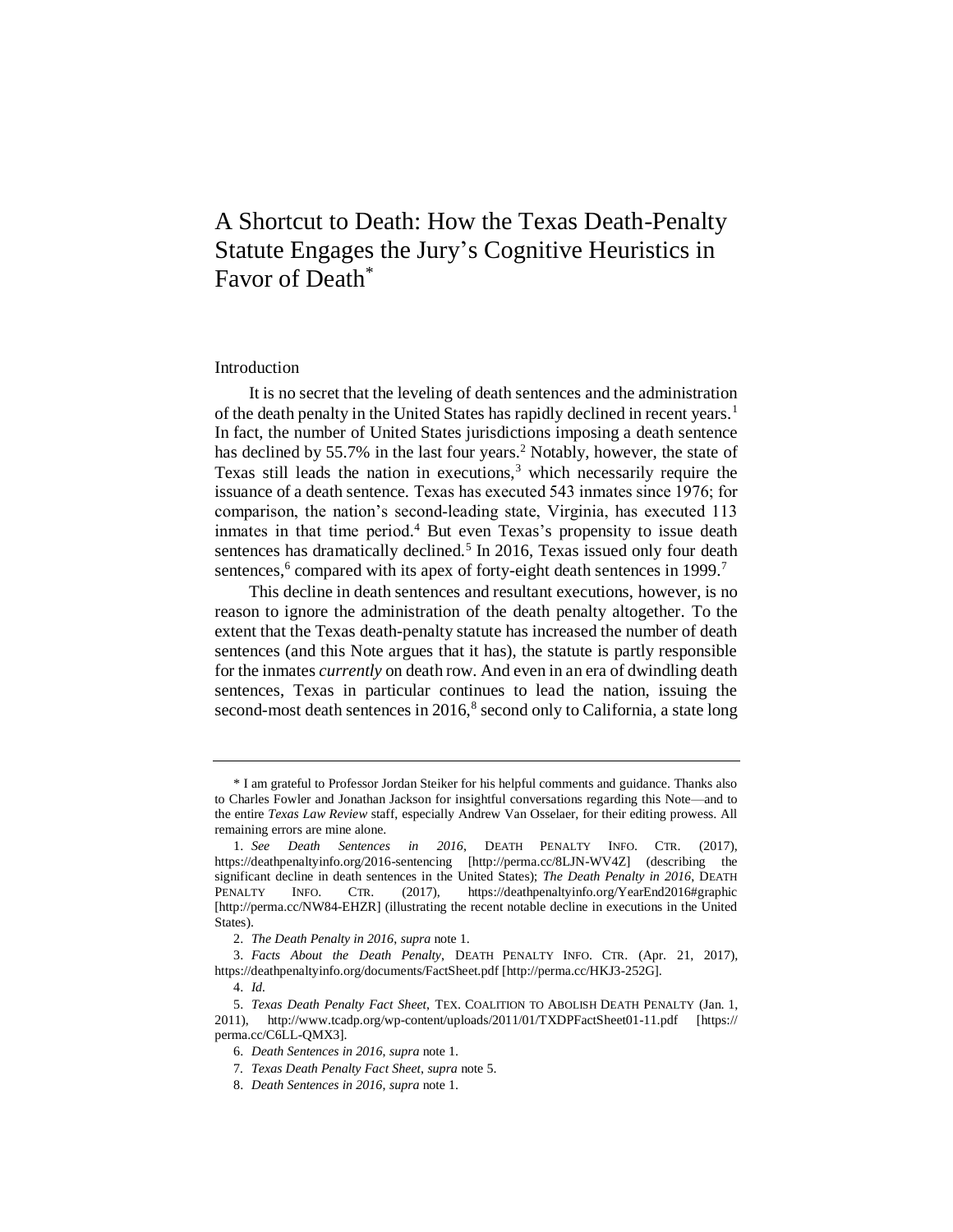hailed as a "symbolic death-penalty state."<sup>9</sup> (California has not executed an inmate in over a decade.)<sup>10</sup> Many factors have contributed to Texas's longstanding propensity to issue and carry out death sentences: zealous prosecutors,<sup>11</sup> right-leaning politics,<sup>12</sup> and a tough stance on crime.<sup>13</sup> But Texas's disproportionate use of the death penalty may have an additional, unsung culprit—the Texas death-penalty statute itself. Enacted in a "hurried and somewhat confused process," <sup>14</sup> the statute centers the jury's deliberations on considerations of the defendant's future dangerousness—with a nod to mitigation.<sup>15</sup>

<span id="page-1-0"></span>This Note argues that the Texas death-penalty statute skews the sentencing decision toward death. In particular, the structure of Texas's statute encourages juries to return a death verdict by engaging two cognitive heuristics: the representativeness heuristic and the anchoring-and-adjustment heuristic. Part I begins with a brief background of the Texas death-penalty statute and the corresponding constitutional jurisprudence. Part II summarizes various empirical findings regarding death-penalty juries, namely, their perception that death is required, their inaccurate predictions of future dangerousness, their disregard for mitigating evidence, and their moral distance from the life-or-death decision. Part III offers an explanation for these empirical findings, arguing that the Texas statute draws on the representativeness and anchoring-and-adjustment heuristics to bias the jury in favor of death. Finally, this Note concludes by asserting that Texas should abandon its haphazardly adopted statute. Texas should reverse the anchoring effect of the statute—tying the anchor to mitigation instead of future dangerousness.

<sup>9.</sup> *California Could Finally Resume Executions Next Year*, L.A. TIMES (Apr. 23, 2017), http://www.latimes.com/local/lanow/la-me-california-executions-20170423-story.html [https://perma.cc/F7DJ-FA7A].

<sup>10.</sup> *Id.*

<sup>11.</sup> *America's Top Five Deadliest Prosecutors: How Overzealous Personalities Drive the Death Penalty*, FAIR PUNISHMENT PROJECT 3 (June 2016), http://fairpunishment.org/wpcontent/uploads/2016/06/FPP-Top5Report\_FINAL.pdf [https://perma.cc/DY3B-76WA] (featuring Harris County prosecutor Johnny Holmes, who oversaw the imposition of death sentences against 201 people during his term).

<sup>12.</sup> *See* Ross Ramsey, *Analysis: The Blue Dots in Texas' Red Political Sea*, TEX. TRIB. (Nov. 11, 2016), https://www.texastribune.org/2016/11/11/analysis-blue-dots-texas-red-politicalsea/ [https://perma.cc/883N-DKQE] (describing the Republican Party's winning streak in state and federal elections in Texas since 1994).

<sup>13.</sup> Christian McPhate, *10 Notorious Unsolved Texas Murders*, DALL. OBSERVER (May 17, 2016), http://www.dallasobserver.com/content/printView/8305930n [https://perma.cc/8EQT-N27N].

<sup>14.</sup> Eric Citron, Note, *Sudden Death: The Legislative History of Future Dangerousness and the Texas Death Penalty*, 25 YALE L. & POL'Y REV. 143, 163 (2006).

<sup>15.</sup> *See* TEX. CODE CRIM. PROC. ANN. art. 37.071 (West Supp. 2016) (calling the jury to consider the "probability that the defendant would commit criminal acts of violence that would constitute a continuing threat to society").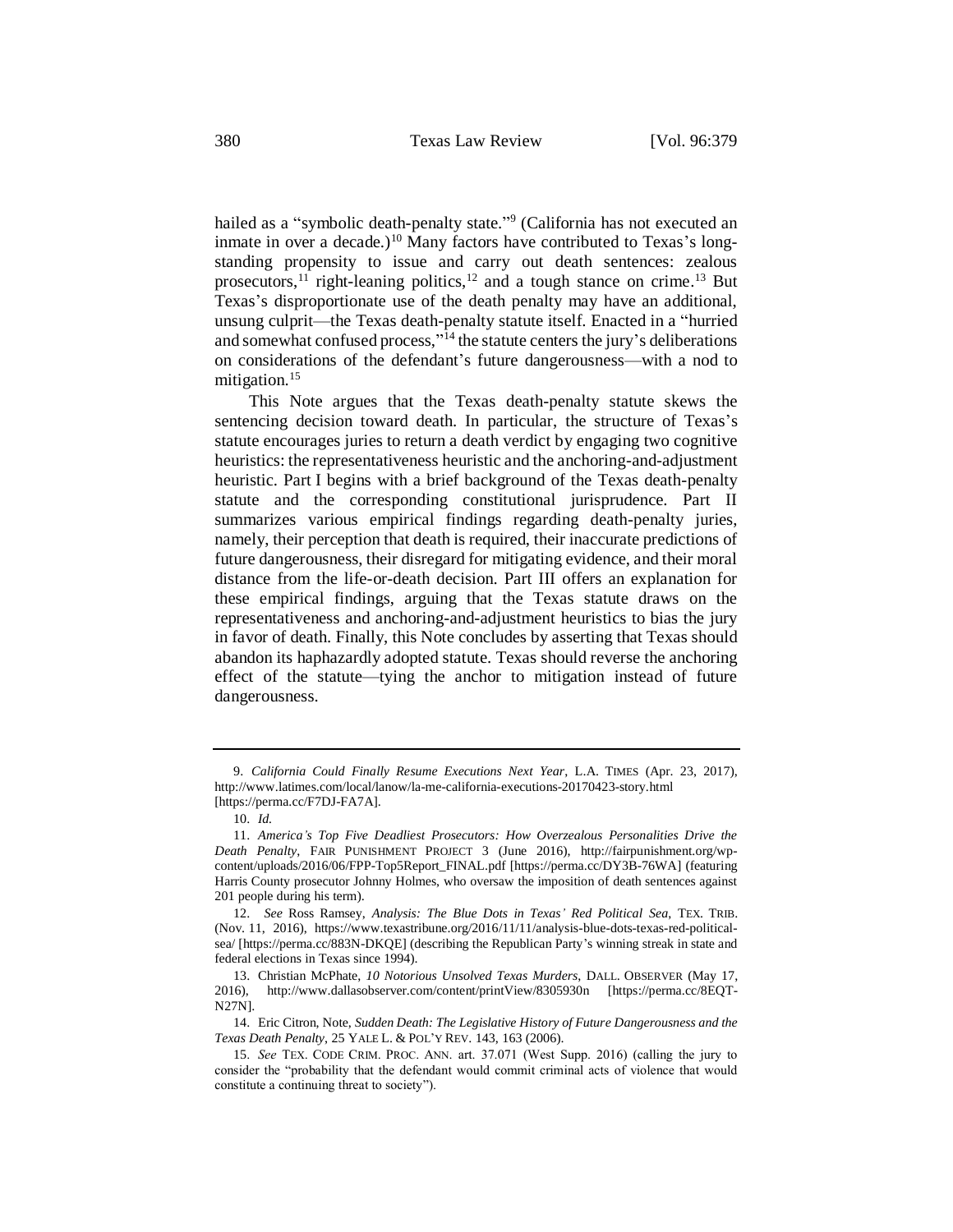### I. Background of the Texas Death-Penalty Statute

In the modern death-penalty era—that is, the years following the Supreme Court's landmark decision in *Furman*<sup>16</sup>—the Texas death-penalty statute has centered upon a series of Special Issues.<sup>17</sup> The pre-1991 Texas statute included two Special Issues:<sup>18</sup> a question of the defendant's future dangerousness and a question of the defendant's deliberate commission of the killing.<sup>19</sup> The pre-1991 statute—which largely remains the framework for the current Texas capital-sentencing statute—was passed in a "hurried and somewhat confused process," spanning mere weeks.<sup>20</sup>

One scholar "summarized" the "legislative history of the future dangerousness standard" as follows:

Beginning in January 1973, committees and subcommittees began hearing testimony and thinking about a new death penalty in Texas. On May 10th, the House gave its best interpretation of *Furman* and passed a mandatory death penalty bill. Two weeks later, the Senate debated between that mandatory bill and a more discretionary approach, finally opting for the latter. With only Memorial Day weekend to go before adjournment, the House called a conference committee to resolve the differences between the two bills. On the very last day, the conferees presented a scheme which appeared in neither the House nor the Senate bill, along with newly minted language about "a probability" that the defendant would be a "continuing threat." That same day, both houses passed the committee report by huge margins without specifically considering the new language on future dangerousness. $21$ 

And seemingly overnight, the Texas death-sentencing statute came to fruition. In a "hurried and somewhat confused" process, the Texas Legislature centered the question of a defendant's life or death around future dangerousness—a standard that seems plucked out of thin air—for the indefinite future. The Texas statute now revolves around a precarious prediction of the future, rather than the defendant's moral blameworthiness.

The Supreme Court upheld the constitutionality of the Texas statute (and the corresponding Special Issues) against a facial challenge in *Jurek v.* 

<sup>16.</sup> Furman v. Georgia, 408 U.S. 238 (1972) (holding that carrying out the death penalty in the cases before the Court would violate the Eighth Amendment to the Constitution).

<sup>17.</sup> TEX. CODE CRIM. PROC. ANN. art. 37.071.

<sup>18.</sup> The Texas statute also included a third Special Issue, regarding provocation, but that instruction is only given in select cases. JON SORENSON & ROCKY LEANN PILGRIM, LETHAL INJECTION: CAPITAL PUNISHMENT IN TEXAS DURING THE MODERN ERA 53 (2006).

<sup>19.</sup> TEX. CODE CRIM. PROC. ANN. art. 37.071 (West Supp. 1973), *amended by* TEX. CODE CRIM. PROC. ANN. art. 37.071 (2016).

<sup>20.</sup> Citron, *supra* note [14,](#page-1-0) at 162–63.

<sup>21.</sup> *Id.* at 162–63.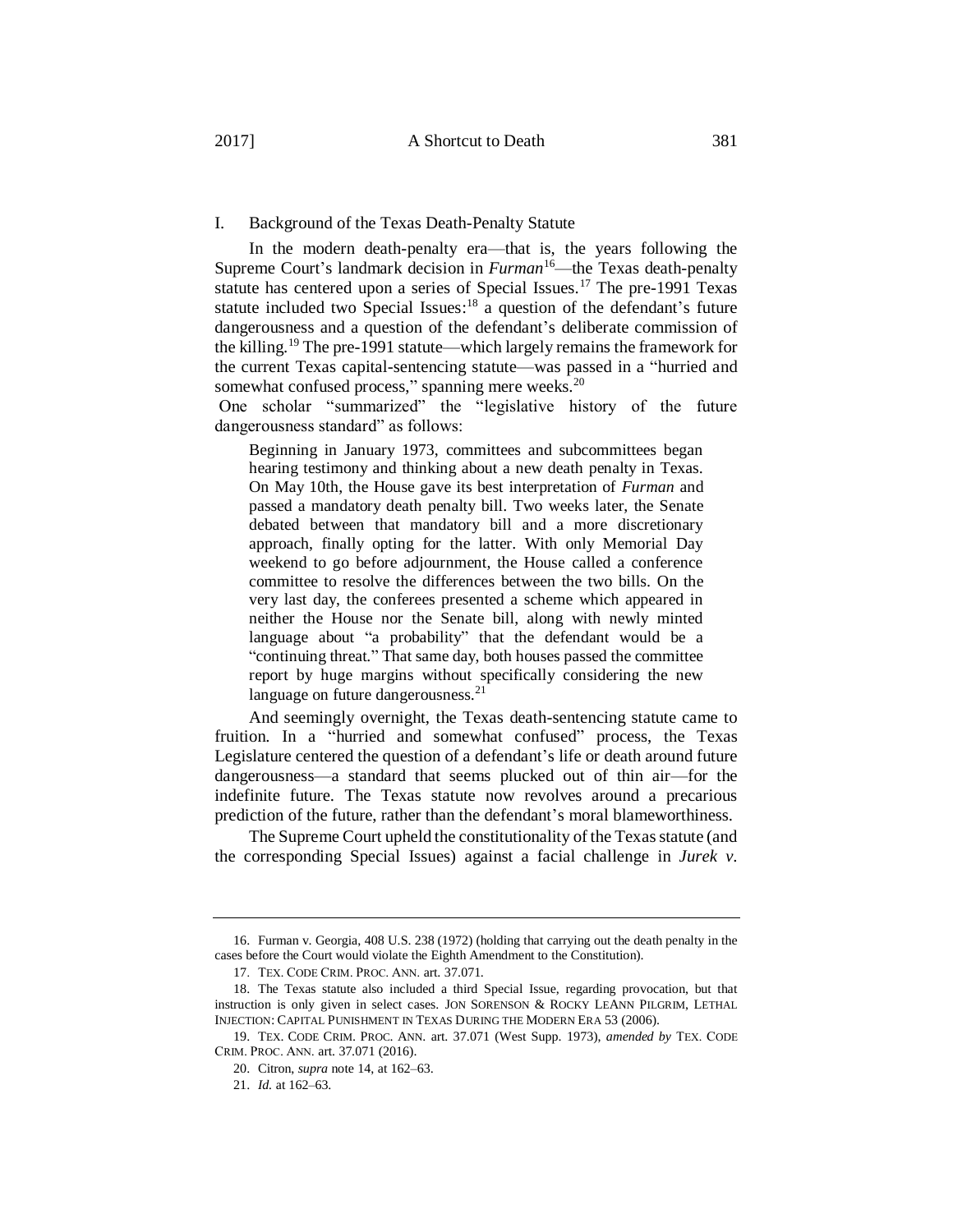*Texas*. <sup>22</sup> The Court subsequently decided several cases that elaborated on the essential role of mitigation evidence in capital-sentencing proceedings.<sup>23</sup> Unsurprisingly, the effect of the Texas statute's lack of reference to mitigating evidence was well-documented.<sup>24</sup> In *Penry v. Lynaugh*, <sup>25</sup> the Court declared the Texas Special Issues constitutionally inadequate where they failed to offer jurors an opportunity to express a "reasoned moral response" to mitigating evidence. $26$ 

In response, the Texas Legislature abandoned the Special Issue on deliberateness—and replaced it with a Special Issue regarding mitigation.<sup>27</sup> While the Texas statute's new Special Issue on mitigation was a step in the right direction, the amendment did not eliminate serious problems embedded in the Texas statute. The centerpiece of the statute remains the futuredangerousness inquiry.<sup>28</sup> The original focus on future dangerousness created a sort of path dependence—and this focus remains problematic for many of the reasons discussed below.<sup>29</sup> Moreover, the statute still lacks guidance on the specific mitigating evidence that the jury should consider, "a critical failure of the statute."<sup>30</sup> Regrettably, many of the empirical problems inherent in the pre-1991 statute persist in the amended Texas regime.<sup>31</sup>

# II. Empirical Findings Regarding Death-Penalty Juries

Despite the "black box" of the jury room, Texas death-penalty juries to the extent possible—have been studied at great length, both before and

<sup>22.</sup> 428 U.S. 262, 276 (1976).

<sup>23.</sup> *See, e.g.*, Eddings v. Oklahoma, 455 U.S. 104, 105–06, 109 (1982) (reviewing an Oklahoma death sentence and the trial judge's refusal to consider certain mitigating circumstances); Lockett v. Ohio, 438 U.S. 586, 589 (1978) (reviewing the constitutionality of the range of mitigating circumstances that may be considered under Ohio's death-penalty statute).

<sup>24.</sup> *See, e.g.*, Ursula Bentele & William J. Bowers, *How Jurors Decide on Death: Guilt Is Overwhelming; Aggravation Requires Death; and Mitigation Is No Excuse*, 66 BROOK. L. REV. 1011, 1032 (2001) (suggesting that, due to the statute's lack of reference to mitigating evidence, jurors perceived that death was the mandatory sentence under certain circumstances).

<sup>25.</sup> 492 U.S. 302 (1989), *abrogated by* Atkins v. Virginia 536 U.S. 304 (2002). The *Penry* court sanctioned the death penalty for intellectually disabled offenders but nonetheless held the Texas death penalty constitutionally inadequate because the statute did not allow a full "reasoned moral response" to mitigation. *Id.* at 328. But the *Atkins* court later held that executions of the intellectually disabled constituted impermissible cruel and unusual punishment. 536 U.S. at 321.

<sup>26</sup>*. Penry*, 492 U.S. at 328.

<sup>27.</sup> Elizabeth S. Vartkessian, *Dangerously Biased: How the Texas Capital Sentencing Statute Encourages Jurors to Be Unreceptive to Mitigation Evidence*, 29 QUINNIPIAC L. REV. 237, 246 (2011).

<sup>28.</sup> *Id.* at 247; *see also* Citron, *supra* note [14,](#page-1-0) at 155–56 (lamenting the centrality of future dangerousness in the Texas statute).

<sup>29.</sup> *See infra* Part II.

<sup>30.</sup> Vartkessian, *supra* note 27, at 247.

<sup>31.</sup> Some findings discussed in Part II, *infra*, are based on interviews conducted before the Texas statute was amended. But, given the focus of the Texas statute on future dangerousness and the lack of clarity regarding mitigation, these problems persist in the amended version.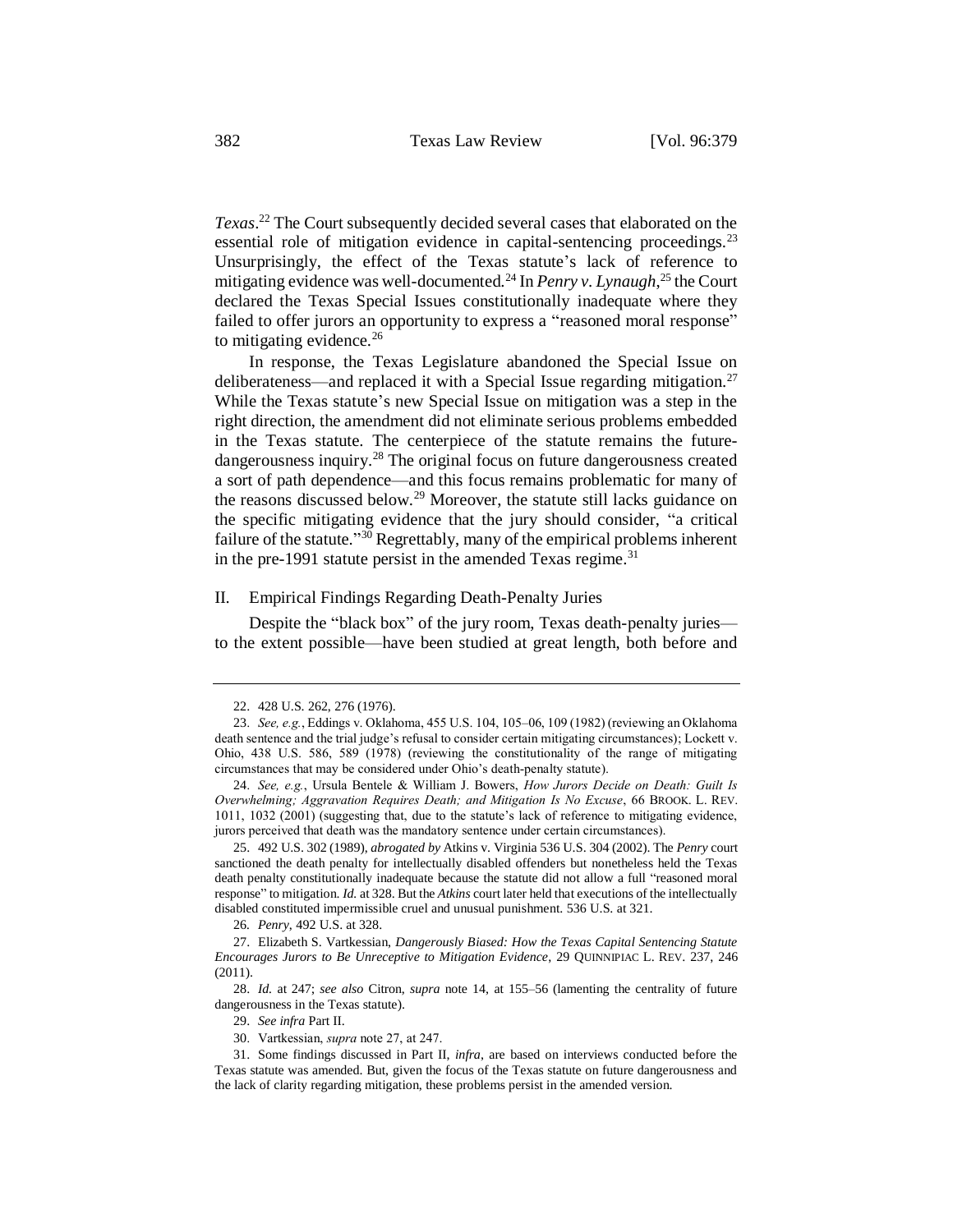after the 1991 amendment. Many of the empirical findings come from the Capital Jury Project, which has conducted personal interviews with 1,198 jurors from 353 capital trials in 14 states.<sup>32</sup> These findings, combined with other studies, have established a number of conclusions about jury beliefs and behavior. Several patterns emerge: many jurors perceive that death is required,<sup>33</sup> they often make inaccurate predictions of defendants' future dangerousness,  $34$  they often give limited consideration to mitigating factors,  $35$ and they often perceive moral distance between themselves and the life-ordeath decision.<sup>36</sup>

## *A. Inaccurate Predictions of Future Dangerousness*

First, jurors often predict the defendant's future dangerousness with little-to-no accuracy. This notion is hardly surprising, given that experts in the field of psychology are themselves ill-equipped to make an accurate future-dangerousness prediction. For example, in a study of 155 capital cases in which expert witnesses predicted that the defendant would be a future danger to society, the witnesses were wrong  $95\%$  of the time.<sup>37</sup> Only 8 of the 155 inmates later engaged in seriously assaultive behavior.<sup>38</sup> Moreover, the American Psychiatric Association has asserted that the "unreliability of psychiatric predictions of long-term future dangerousness is by now an established fact within the profession."<sup>39</sup> Given the professional community's difficulty with the future-dangerousness question, it is no surprise that juries also struggle to make an accurate determination.<sup>40</sup>

<span id="page-4-0"></span>Nevertheless, expert testimony regarding future dangerousness in capital-sentencing proceedings is ubiquitous, both in the form of clinical and actuarial predictions.<sup>41</sup> Juries' reliance on expert testimony is well-

<sup>32.</sup> *What Is the Capital Jury Project?*, U. ALB.: SCH. CRIM. JUST., http://www.albany.edu/scj/13189.php [https://perma.cc/Y2PQ-E3MP]. For an overview of the Capital Jury Project's methodology, see William J. Bowers, *The Capital Jury Project: Rationale, Design, and Preview of Early Findings*, 70 IND. L.J. 1043, 1044 (1995).

<sup>33.</sup> *See infra* subpart II(B).

<sup>34.</sup> *See infra* subpart II(A).

<sup>35.</sup> *See infra* subpart II(C).

<sup>36.</sup> *See infra* subpart II(D).

<sup>37.</sup> *Future Dangerousness Predictions Wrong 95% of the Time: New Study on Capital Trials Exposes Widespread Unreliable Testimony*, DEATH PENALTY INFO. CTR. (2004), https://deathpenaltyinfo.org/node/1099 [https://perma.cc/93WM-GBEE].

<sup>38.</sup> *Id.*

<sup>39.</sup> ROGER J.R. LEVESQUE, THE PSYCHOLOGY AND LAW OF CRIMINAL JUSTICE PROCESSES 500 (2006).

<sup>40.</sup> *See* Brian Sites, *The Danger of Future Dangerousness in Death Penalty Use*, 34 FLA. ST. U. L. REV. 959, 970 (2007) ("[J]urors spend more time discussing future dangerousness than any other factor save the facts of the crime.").

<sup>41.</sup> Erica Beecher-Monas, *The Epistemology of Prediction: Future Dangerousness Testimony and Intellectual Due Process*, 60 WASH. & LEE L. REV. 353, 362 (2003).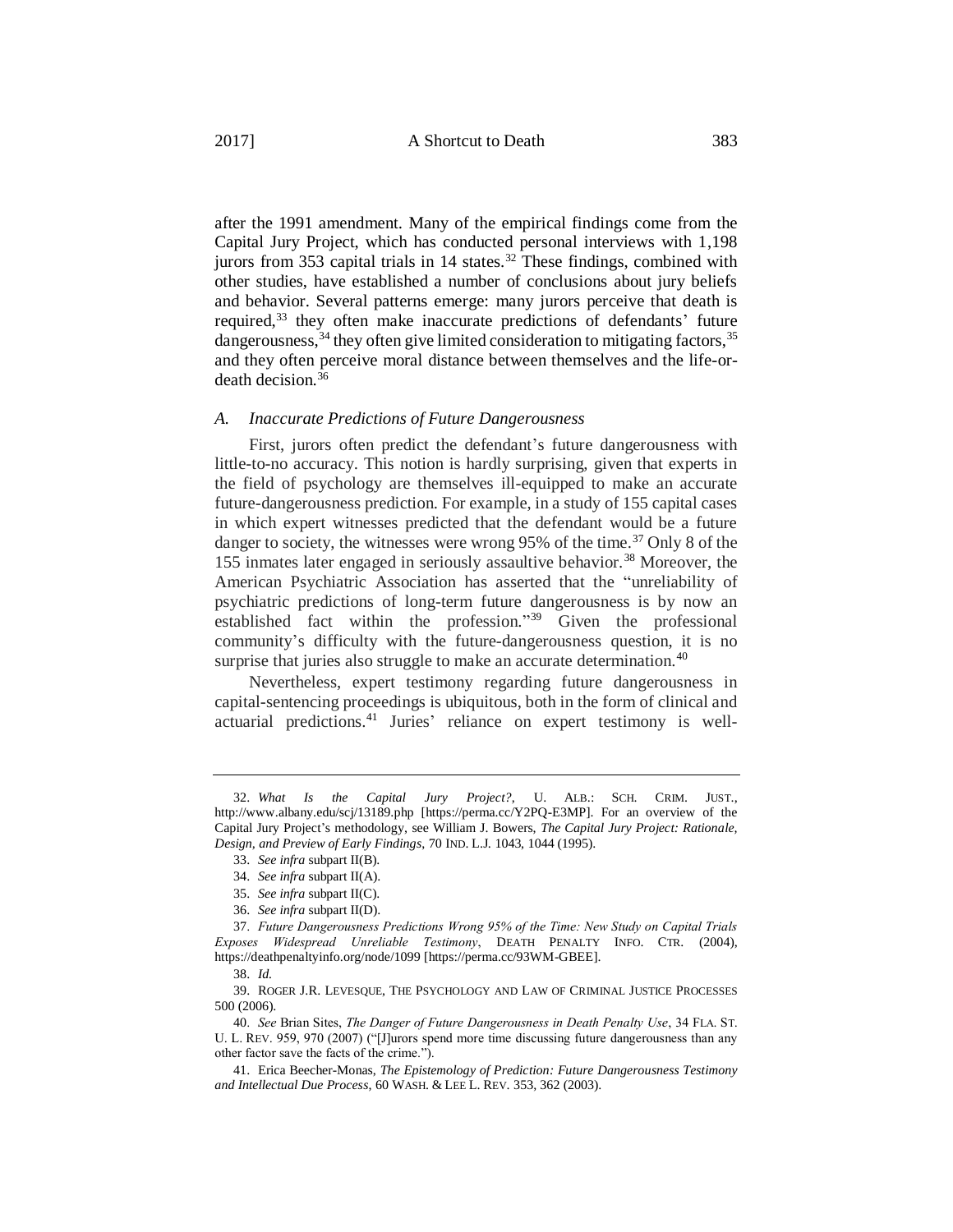documented<sup>42</sup>—and hardly surprising.<sup>43</sup> But in the context of future dangerousness, perhaps this reliance is misplaced. Clinical and actuarial expert witnesses often ignore sample sizes and base rates.<sup>44</sup> Moreover, ignoring base rates is "a particular problem in predicting [future] violence when the base rate of violent behavior is low overall and varies among different population subgroups."<sup>45</sup> Regardless of the appropriate calculations, however, focus on the accuracy of predicting future dangerousness distracts jurors from the grave, life-or-death decision at hand.

Furthermore, the Texas statute itself gives relatively little guidance on what constitutes a sufficient finding of future dangerousness. The Texas statute simply asks the jury to evaluate "whether there is a probability that the defendant would commit criminal acts of violence that would constitute a continuing threat to society." <sup>46</sup> The statute does not define what probability is required: is it 10%, 51%, or 90%? Nor does the statute define dangerousness: is a defendant dangerous if he commits a felony? Shoplifts? Drives recklessly? Such questions are left for each individual jury to deliberate.<sup>47</sup>

But despite the confusion surrounding the future-dangerousness question, jurors still center their focus largely on the future-dangerousness

What did the Legislature mean when it provided that a man's life or death shall rest upon whether there exists a "probability" that he will perform certain acts in the future? Did it mean, as the words read, is there a probability, some probability, any probability? We may say there is a twenty percent probability that it will rain tomorrow, or a ten or five percent probability. Though this be a small probability, yet it is some probability, a probability, and no one would say it is no probability or not a probability. It has been written: "It is probable that many things will happen contrary to probability," and "A thousand probabilities do not make one fact." The statute does not require a particular degree of probability but only directs that some probability need be found. The absence of a specification as to what degree of probability is required is itself a vagueness inherent in the term as used in this issue. Our common sense understanding of the term leaves the statute too vague to pass constitutional muster.

522 S.W.2d 934, 945 (Tex. Crim. App. 1975) (Odom, J., concurring in part and dissenting in part).

<sup>42.</sup> *See, e.g.*, Scott Brewer, *Scientific Expert Testimony and Intellectual Due Process*, 107 YALE L.J. 1535, 1538–39 (1998).

<sup>43.</sup> Stanley Milgram's electric-shock studies in the 1960s demonstrated that reliance on authority can lead people to obey "even the most abhorrent of orders." *See* Cari Romm, *Rethinking One of Psychology's Most Infamous Experiments*, ATLANTIC (Jan. 28, 2015), https://www.theatlantic.com/health/archive/2015/01/rethinking-one-of-psychologys-mostinfamous-experiments/384913/ [https://perma.cc/A7UU-P7PH].

<sup>44.</sup> *See* Beecher-Monas, *supra* note [41,](#page-4-0) at 362.

<sup>45.</sup> *Id.*

<sup>46.</sup> TEX. CODE CRIM. PROC. ANN. art. 37.071, § 2(b)(1) (West Supp. 2016).

<sup>47.</sup> Citron, *supra* note 14, at 158 ("[I]t also offers absolutely no guidance as to the level of certainty required for an answer of 'yes.' We might consider 10% a reasonably high probability, but we might also require 51% (i.e., more likely than not) or 95% (something like 'beyond a reasonable doubt'). As it stands, that question . . . is left to the jury, and the evidence suggests that they are as confused about it as everybody else."). In *Jurek v. State*, Judge Odom of the Texas Court of Criminal Appeals expressed similar dissatisfaction with the ambiguity of "probability" in the Texas statute: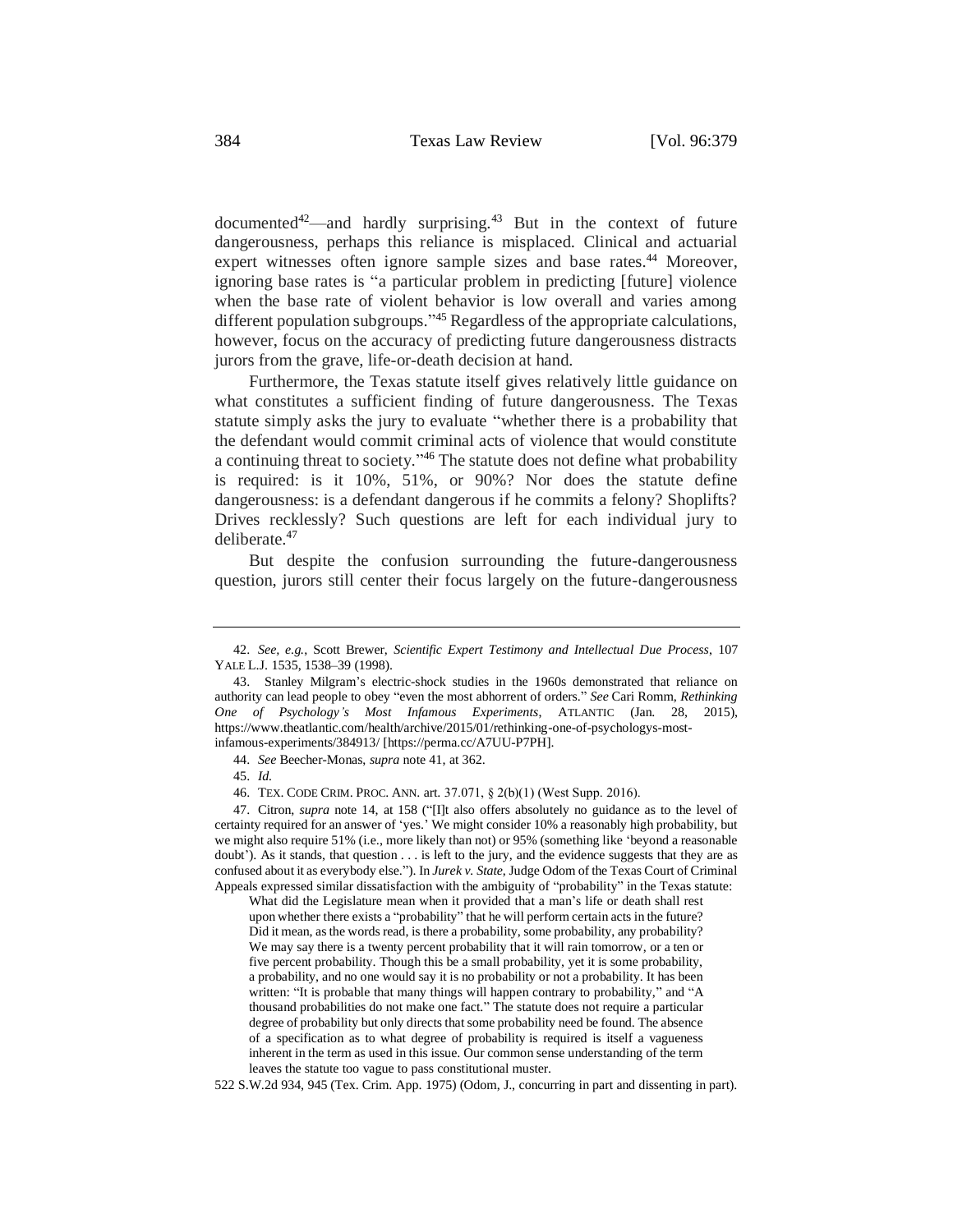inquiry. Even in South Carolina, a state whose capital-sentencing statute is not centered exclusively upon future dangerousness, data shows that the "defendant's dangerousness should he ever return to society (including the possibility and timing of such a return) are second only to the crime itself in the attention they receive during the jury's penalty phase deliberations."<sup>48</sup> Moreover, prosecutors often guide what constitutes a probability of future dangerousness—and prosecutors are "consistently clear about the fact that they [do] not have to prove that the defendant [will] kill again." <sup>49</sup> For example, one prosecutor in a Texas capital-sentencing proceeding argued:

I never have to prove to you he would kill again or that he would rape somebody or that he would stab somebody. It could be setting a fire in a prison cell. It could be threatening to assault a guard over and over. It could be tearing up the cell or tearing up facilities.<sup>50</sup>

Furthermore, given prosecutors' guidance, coupled with the misleading nature of the Texas statute, it is no wonder that Texas juries often inaccurately predict a defendant's future dangerousness. But, since future dangerousness is the central inquiry in Texas capital-sentencing proceedings, an accurate prediction of future dangerousness is essential to the legitimacy of the Texas capital-sentencing scheme.

#### *B. Perception that Death Is Required*

Second, empirical evidence suggests that the Texas statute fosters the perception among jurors that death is required. The Texas statute does not *require* the imposition of death for any offender convicted of capital murder;<sup>51</sup> in fact, the Supreme Court rejected the idea of a mandatory death penalty in *Woodson v. North Carolina*<sup>52</sup> as constitutionally problematic.<sup>53</sup> Empirical evidence suggests that as many as a third of jurors in capital proceedings nationwide believe that a showing of future dangerousness

<sup>48.</sup> John H. Blume, Stephen P. Garvey & Sheri Lynn Johnson, *Future Dangerousness in Capital Cases: Always "At Issue"*, 86 CORNELL L. REV. 397, 404 (2001).

<sup>49.</sup> Vartkessian, *supra* note 27, at 261.

<sup>50.</sup> *Id.*

<sup>51.</sup> TEX. CODE CRIM. PROC. ANN. art. 37.071, § 2(a)(1) (stating that life imprisonment without parole is an alternative sentence for capital offenses).

<sup>52.</sup> 428 U.S. 280 (1976).

<sup>53.</sup> *Id.* at 305 ("Death, in its finality, differs more from life imprisonment than a 100-year prison term differs from one of only a year or two. Because of that qualitative difference, there is a corresponding difference in the need for reliability in the determination that death is the appropriate punishment in a specific case.").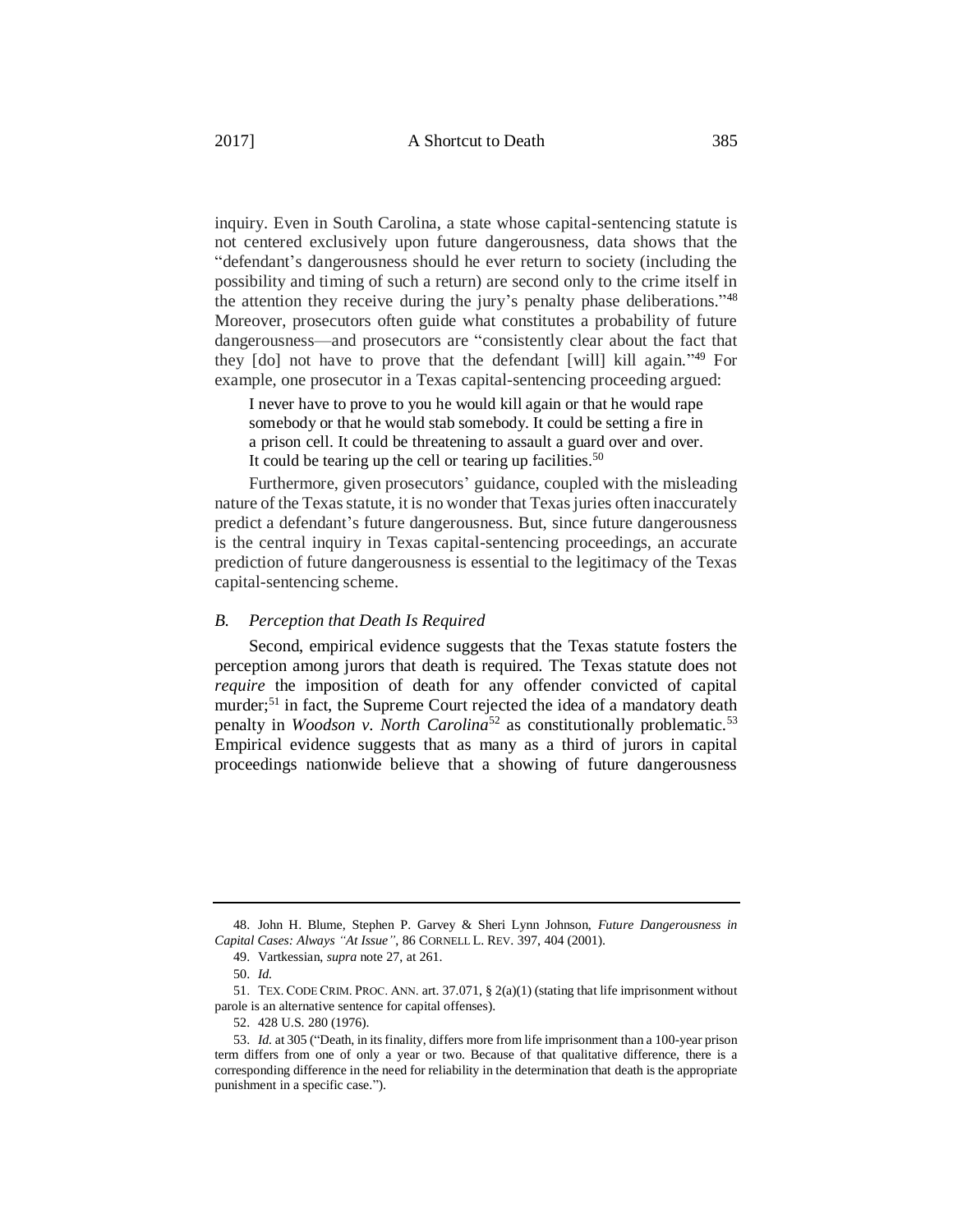requires a sentence of death.<sup>54</sup> This problem is probably exacerbated in the Texas scheme, which centers upon the future-dangerousness inquiry.<sup>55</sup>

But the Texas capital-sentencing scheme furthers the perception that death is required in another crucial way: through the 10–2 rule. The Texas capital-sentencing statute requires the judge to instruct the jury that, in answering the Texas Special Issues (including the defendant's future dangerousness), the jury "may not answer the issue 'no' unless it agrees unanimously and may not answer the issue 'yes' unless 10 or more jurors agree." <sup>56</sup> Further, the statute adopts a so-called "gag rule," which mandates that the judge may not instruct the jury regarding the consequences of a deadlock.<sup>57</sup> Thus, a Texas capital-sentencing jury is commonly instructed: "The jury may not answer Special Issues Numbers 1 and 2 'No' unless ten or more jurors agree. . . . The jury may not discuss or consider the effect of failure of the jury to agree on the answer to an issue."<sup>58</sup> While the jury may not answer "no" to future dangerousness unless ten jurors or more agree, the statute also prohibits the jury from answering "yes" to mitigation unless ten or more jurors agree.<sup>59</sup> As a result, jurors are, in effect, instructed that the law requires a consensus of ten or more jurors to issue a life sentence. But the effect of a holdout juror is the same as a consensus of ten jurors under Texas law:

If the jury returns an affirmative finding on each issue submitted under Subsection (b) and a negative finding on an issue submitted under

58. *See, e.g.*, Court's Charge on Punishment at 2, State v. Storey, No. 1042204D (Crim. Dist. Ct. 3, Tarrant Cty., Tex. Sept. 11, 2008), 2008 WL 8188280, at \*1 (providing typical capitalsentencing jury instructions).

59. TEX. CODE CRIM. PROC. ANN. art. 37.071, § 2(d)(2), (f)(2).

<sup>54.</sup> Theodore Eisenberg & Martin T. Wells, *Deadly Confusion: Juror Instructions in Capital Cases*, 79 CORNELL L. REV. 1, 7 (1993); *see also* William J. Bowers, *The Capital Jury: Is It Tilted Toward Death?*, 79 JUDICATURE 220, 221–22 (1996) ("Four out of 10 capital jurors wrongly believed that they were 'required' to impose the death penalty if they found that the crime was heinous, vile, or depraved, and nearly as many mistakenly thought the death penalty was 'required' if they found that the defendant would be dangerous in the future.").

<sup>55.</sup> Bentele & Bowers, *supra* note 24, at 1032 ("Not surprisingly, in light of the structure of its statute, the perception that death was the mandatory sentence under certain circumstances, particularly if jurors thought the defendant would be dangerous in the future, was most prominent under the directed statute in Texas.").

<sup>56.</sup> TEX. CODE CRIM. PROC. ANN. art. 37.071, § 2(f)(2).

<sup>57.</sup> *Id.* § 2(a)(1); Sorto v. State, 173 S.W.3d 469, 492 (Tex. Crim. App. 2005) ("We have repeatedly upheld the constitutionality of Article 37.071, Section 2(a)(1), which prohibits informing jurors of the effects of their failure to agree on the special issues."). Although the Supreme Court has held that the failure to instruct jurors on the consequences of their deadlock does not violate the Eighth Amendment, *Jones v. United States*, 527 U.S. 373, 381–82 (1999), some have argued that the Due Process Clause requires such a disclosure. *See* Robert Clary, *Texas's Capital-Sentencing Procedure Has a* Simmons *Problem: Its Gag Statute and 12-10 Rule Distort the Jury's Assessment of the Defendant's "Future Dangerousness"*, 54 AM. CRIM. L. REV. 57, 110–11 (2016) ("[T]he fact that the defendant will automatically receive a sentence of life in prison without possibility of parole if a Texas capital jury fails to achieve the consensus required by the 12-10 Rule is directly relevant to the jury's assessment of the defendant's future dangerousness.").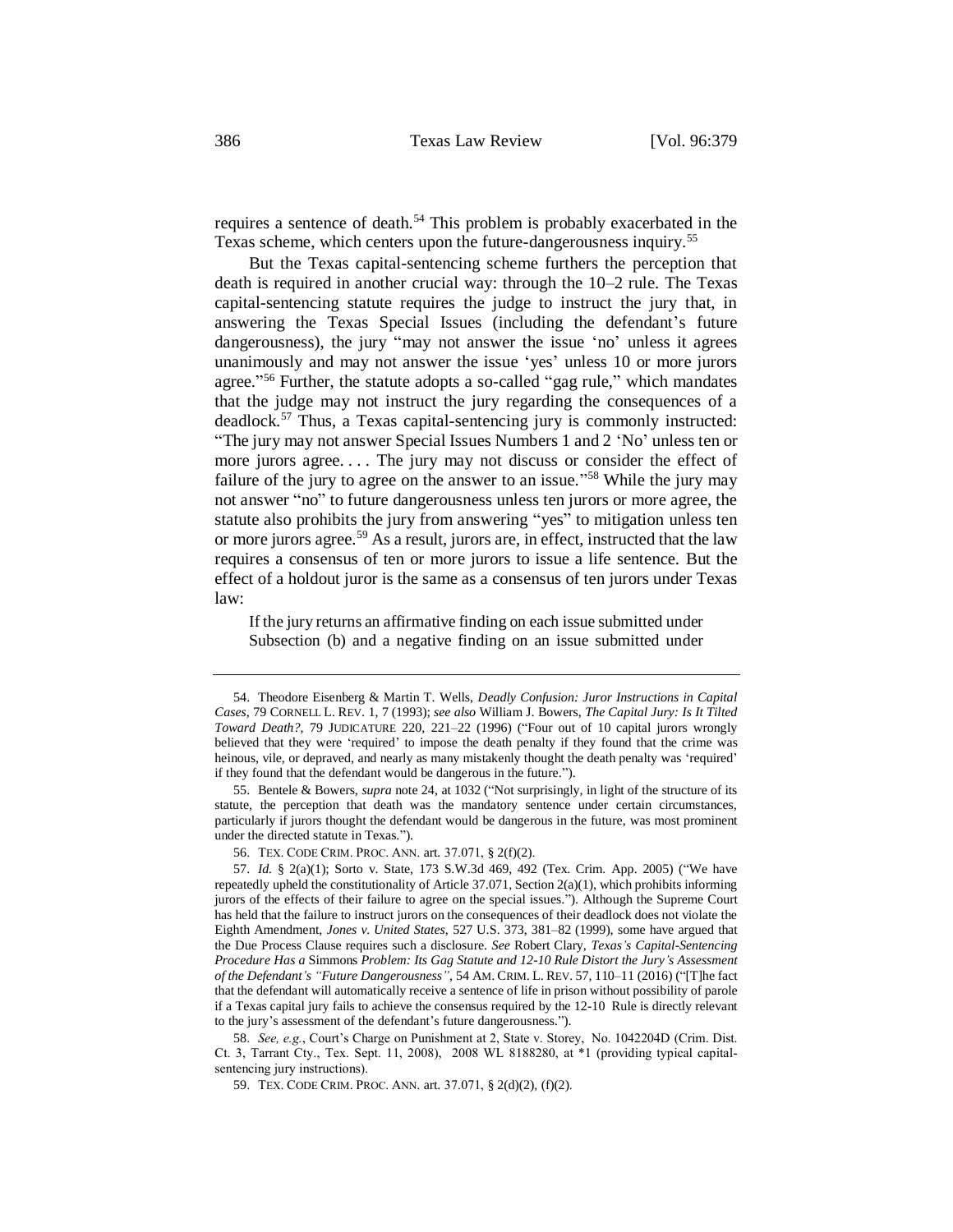Subsection  $(e)(1)$ , the court shall sentence the defendant to death. If the jury returns a negative finding on any issue submitted under Subsection (b) or an affirmative finding on an issue submitted under Subsection (e)(1) *or is unable to answer any issue submitted under Subsection (b) or (e)*, the court shall sentence the defendant to confinement in the Texas Department of Criminal Justice for life imprisonment without parole. $60$ 

Based on the Texas statute, as the Fifth Circuit has acknowledged, "[a] single juror thus has the power to prevent a death sentence based on his personal view of the mitigation evidence." 61

The mandated Texas jury instructions lead jurors who favor a life sentence to believe that they must convince nine other jurors to vote for life to avoid issuing a death sentence—but one holdout juror produces the same effect. This misunderstanding is corroborated not only by empirical evidence<sup>62</sup> but also by powerful anecdotal evidence. For example, Sven Berger, who served as a juror in a 2008 capital murder trial, recently spoke out regarding his own misunderstanding of the Texas capital jury instructions.<sup>63</sup> Berger did not want to sentence the defendant to death—based on his impression that the defendant would not be "a future danger to society"—but a majority of the jury voted for death.<sup>64</sup> Believing that he could not sway the other jurors' votes, Berger reluctantly assented to the death sentence.<sup>65</sup> But what he didn't realize "in part because of the language in the jury instructions . . . was that his vote alone could have blocked the jury from handing down a death sentence and given [the defendant] life in prison without the possibility of parole."<sup>66</sup> Although Berger's "haunt[ing]" experience with the Texas death-penalty statute inspired him to speak out (which in turn inspired two Texas legislators to file bills to change the statute),<sup>67</sup> most jurors remain unaware of their misunderstanding.

In reality, death is not required in Texas—and neither is unanimity for life. Such a capital-sentencing structure would violate the Eighth Amendment prohibition of mandatory death-penalty statutes.<sup>68</sup> But most jurors are never informed of the consequences of their dissent.

<sup>60.</sup> *Id.* § (2)(g) (emphasis added).

<sup>61.</sup> Allen v. Stephens, 805 F.3d 617, 631 (5th Cir. 2015).

<sup>62.</sup> *See supra* notes 54–55 and accompanying text.

<sup>63.</sup> Jolie McCullough, *Texas Death Penalty Juror Hopes to Change Law as Execution Looms*, TEX. TRIB. (Mar. 28, 2017), https://www.texastribune.org/2017/03/28/texas-death-penalty-jurorhopes-change-law-execution-looms/ [https://perma.cc/DY8K-W4M4].

<sup>64.</sup> *Id.*

<sup>65.</sup> *Id.*

<sup>66.</sup> *Id.*

<sup>67.</sup> *Id.*

<sup>68.</sup> Woodson v. North Carolina, 428 U.S. 280, 305 (1976).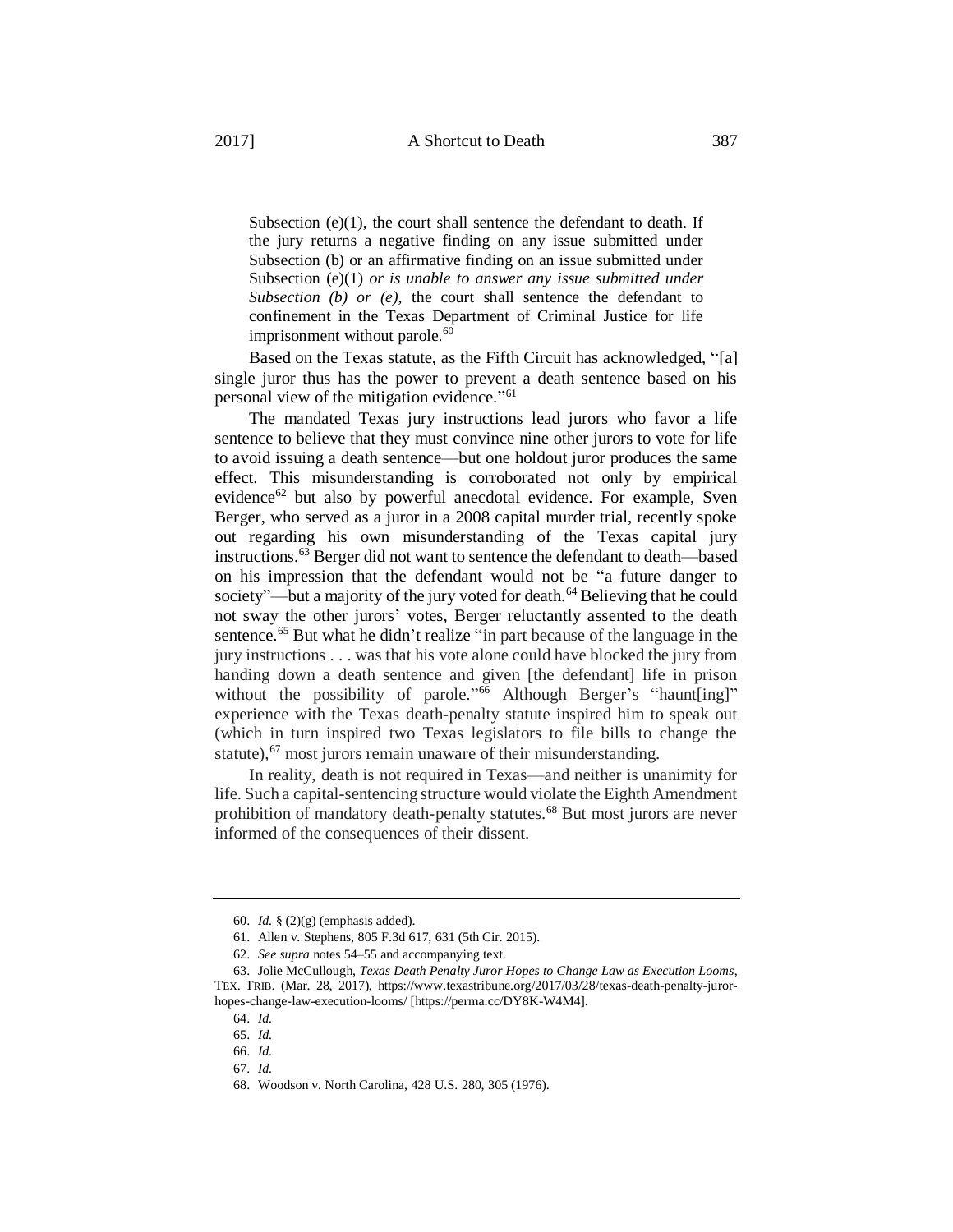### *C. Limited Consideration of Mitigating Factors*

Third, empirical evidence suggests that, despite the mitigation Special Issue in the Texas statute, capital-sentencing juries fail to give much weight to mitigating circumstances in their deliberations. In order for a capitalsentencing statute to survive Eighth Amendment scrutiny,<sup>69</sup> the statute must provide for consideration of mitigating factors that may persuade a jury to sentence the defendant with less than death.<sup>70</sup> In fact, the statute must allow for the consideration of "as a mitigating factor, any aspect of a defendant's character or record and any of the circumstances of the offense that the defendant proffers as a basis for a sentence less than death." <sup>71</sup> Moreover, the sentence must give *at least some* weight to each mitigating factor.<sup>72</sup> The Texas statute in particular asks the jury to consider

Whether, taking into consideration all of the evidence, including the circumstances of the offense, the defendant's character and background, and the personal moral culpability of the defendant, there is a sufficient mitigating circumstance or circumstances to warrant that a sentence of life imprisonment without parole rather than a death sentence be imposed.<sup>73</sup>

Empirical evidence suggests that jurors fail to give much weight to these constitutionally mandated mitigating factors. In particular, Capital Jury Project "interviews reflect a pattern in which mitigating factors play a disturbingly minor role in jurors' deliberations about whether a defendant should be sentenced to death."<sup>74</sup> Moreover, "[e]ven when jurors do report a discussion of mitigating factors, their understanding of what the law defines as mitigation is extremely limited."<sup>75</sup> Admittedly, this lack of attention to

<sup>69.</sup> Under prevailing Eighth Amendment doctrine, the words of the Eighth Amendment are "not precise, and . . . their scope is not static." Trop v. Dulles, 356 U.S. 86, 100–01 (1958). Instead, "[t]he Amendment must draw its meaning from the evolving standards of decency that mark the progress of a maturing society." *Id.* at 101.

<sup>70.</sup> *See* Lockett v. Ohio, 438 U.S. 586, 608 (1978) ("To meet constitutional requirements, a death-penalty statute must not preclude consideration of relevant mitigating factors."); *Woodson*, 428 U.S. at 305 (striking down North Carolina's mandatory death-penalty statute as unconstitutional).

<sup>71.</sup> *Lockett*, 438 U.S. at 604. In *Lockett*, the Supreme Court struck down an Ohio capitalsentencing statute that limited the sentence to consideration of three enumerated mitigating factors. *Id.* at 608–09. Such a statute that prohibited "consideration of a defendant's comparatively minor role in the offense, or age" was constitutionally impermissible. *Id.* at 608.

<sup>72.</sup> Eddings v. Oklahoma, 455 U.S. 104, 112–14 (1982) ("By holding that the sentencer in capital cases must be permitted to consider any relevant mitigating factor, the rule in *Lockett* recognizes that a consistency produced by ignoring individual differences is a false consistency. . . . Just as the State may not by statute preclude the sentencer from considering any mitigating factor, neither may the sentencer refuse to consider, as a matter of law, any relevant mitigating evidence.").

<sup>73.</sup> TEX. CODE CRIM. PROC. ANN. art. 37.071, § 2(e)(1) (West Supp. 2016).

<sup>74.</sup> Bentele & Bowers, *supra* note 24, at 1041.

<sup>75.</sup> *Id.* at 1042.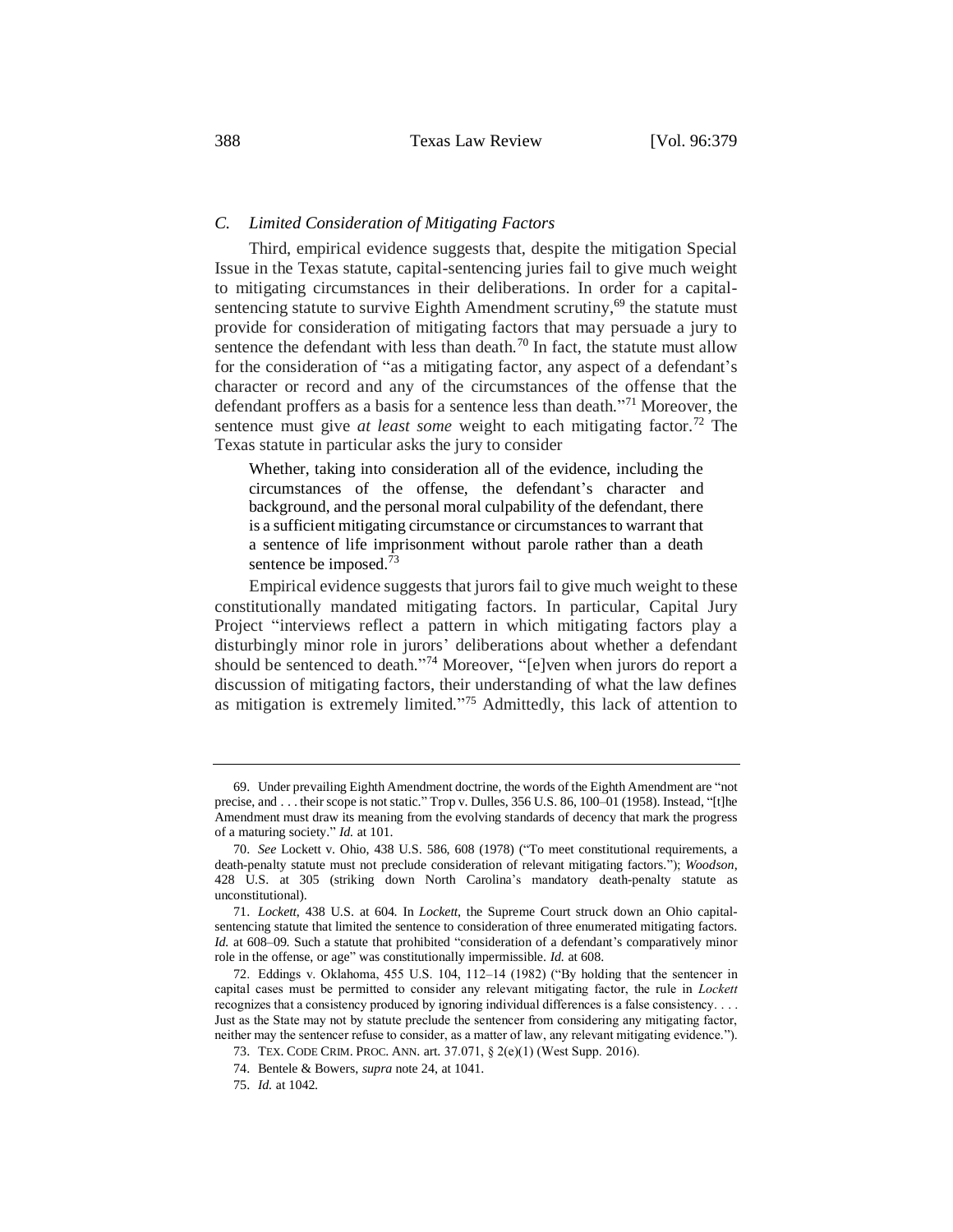mitigation could be partly attributed to jurors' misunderstanding of the niche term "mitigation." In one California study, for example:

[L]ess than one-half of . . . subjects could provide even a partially correct definition for the term 'mitigation,' almost one-third provided definitions that bordered on being uninterpretable or incoherent, and slightly more than one subject in ten was still so mystified by the concept that he or she was unable to venture a guess about its meaning.<sup>76</sup>

<span id="page-10-0"></span>The inattention to mitigation is likely also attributable to jury instructions. The presumption of death is included in *the mitigation question itself*: does the mitigation evidence warrant that a life sentence is imposed "rather than a death sentence"?<sup>77</sup> Empirical evidence suggests that jurors pick up on this "death default": one juror interviewed by the Capital Jury Project recalled that the jury "had no instructions or didn't ask as to what role childhood should play." <sup>78</sup> The juror thus "[d]idn't know if defendant's childhood was [a] valid" mitigating factor and later lamented that he "[s]hould have asked [the] judge if that was [a] valid reason to deny death."<sup>79</sup>

This is hardly surprising: the Texas statute asks a very specific, concrete question regarding future dangerousness. But the question regarding mitigation is open-ended: there is no guidance from the law, and there are no enumerated mitigating factors. This scheme "encourages the dismissal of mitigation evidence as being irrelevant to jurors' sentencing decision." <sup>80</sup> In particular, scholars have argued that the Texas statute allows prosecutors to "dismantle and reframe" the sentencing scheme to focus purely on future dangerousness and encourage jurors to largely ignore mitigating evidence.<sup>81</sup>

The tendency of juries to downplay mitigating evidence is particularly troubling. The Supreme Court has mandated that virtually *all* mitigating factors be considered in capital-sentencing proceedings.<sup>82</sup> In fact, the Court has asserted that, "in capital cases[,] the fundamental respect for humanity underlying the Eighth Amendment *requires* consideration of the character and record of the individual offender and the circumstances of the particular offense as a constitutionally indispensable part of the process of inflicting the

<sup>76.</sup> Craig Haney, *Taking Capital Jurors Seriously*, 70 IND. L.J. 1223, 1229 (1995).

<sup>77.</sup> *See* TEX. CODE CRIM. PROC. ANN. art. 37.071, § 2(e)(1).

<sup>78.</sup> Bentele & Bowers, *supra* note 24, at 1044.

<sup>79</sup>*. Id.*

<sup>80.</sup> Vartkessian, *supra* note 27, at 240.

<sup>81.</sup> *See, e.g.*, *id.* ("Due to the statute's focus on the defendant's future dangerousness and the ambiguity of the mitigation instruction, legal actors are able to dismantle and reframe the sentencing scheme in a way which advances the dismissal of much mitigating evidence.").

<sup>82.</sup> *See* Tennard v. Dretke, 542 U.S. 274, 285 (2004) ("Thus, a State cannot bar 'the consideration of . . . evidence if the sentencer could reasonably find that it warrants a sentence less than death.'").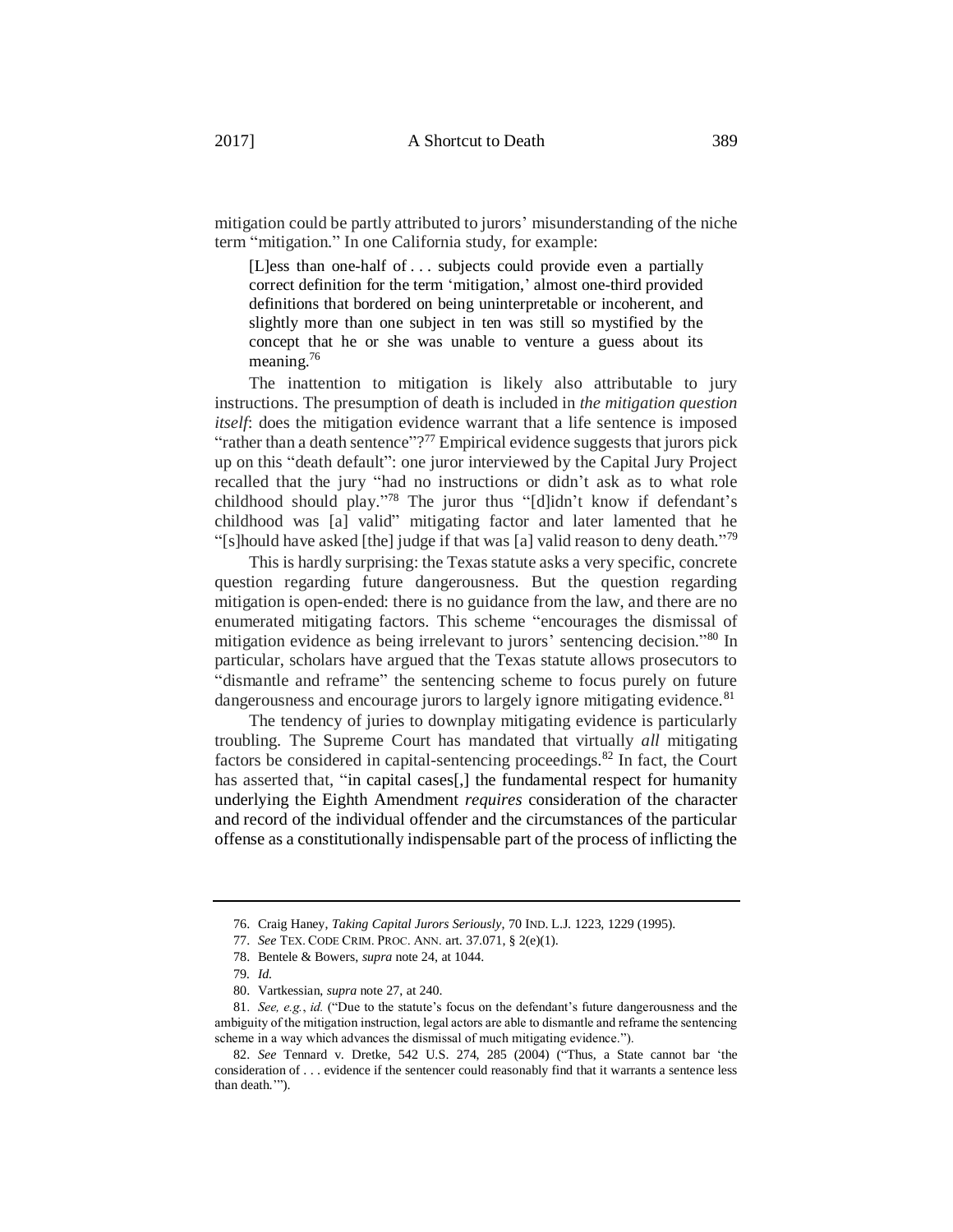penalty of death." <sup>83</sup> If juries fail to consider such evidence, however, the result falls short of the required "reasoned moral response."<sup>84</sup>

## *D. Moral Distance Between the Decision Maker and the Decision Itself*

Fourth, empirical evidence suggests that the structure of the Texas death-penalty statute creates moral distance between the decision maker and the decision itself. In a Capital Jury Project interview, one juror admitted that the life-versus-death decision was "easier" than she suspected and that she "thought it would be harder than just answering questions."<sup>85</sup> Another Texas juror recounted how the judge explained that the jury was *not* charged with the life-or-death inquiry:

<span id="page-11-1"></span><span id="page-11-0"></span>[The judge] said that he wanted us to understand that we were not choosing whether somebody should get the death penalty or not as far as being responsible if he ends up dying as a result of getting the death penalty. That it was up to us to answer yes or no to, I think it was three, questions. And based on the way we answered those questions. The death penalty would be assigned or not assigned, according to Texas law. The defense tried to make us feel as though we would be responsible for [the defendant] dying if we gave him the death penalty so I think that the judge maybe took some of that sting away.<sup>86</sup>

In fact, in live interviews of 153 capital jurors, only 28% of jurors agreed that determining whether the defendant lived or died was "strictly the jury's responsibility and no one else's"—and only 21% of jurors who gave a death sentence agreed with that proposition.<sup>87</sup>

It is unsurprising that the Texas statute discourages jurors from taking responsibility for the life-or-death decision. Texas jurors are *never* explicitly instructed to consider whether the defendant should be given a death sentence or life in prison without parole; instead, they are asked to answer a series of "yes" or  $\sin$  questions.<sup>88</sup> In most cases (when the defendant was not found guilty by the law of parties), the jury considers only two such questions: future dangerousness and mitigation.<sup>89</sup> But those questions do, in fact, make a life-or-death determination.

<sup>83.</sup> Woodson v. North Carolina, 428 U.S. 280, 304 (1976) (plurality opinion) (emphasis added) (citations omitted).

<sup>84.</sup> Franklin v. Lynaugh, 487 U.S. 164, 185 (1988) (O'Connor, J., concurring); *see also id.* at 194 (Stevens, J., dissenting) (concluding that "the risk that the jury did not give full consideration to the mitigating evidence petitioner introduced" required the death sentence to be vacated).

<sup>85.</sup> Bentele & Bowers, *supra* note 24, at 1039.

<sup>86.</sup> *Id.* at 1040.

<sup>87.</sup> Theodore Eisenberg, Stephen P. Garvey & Martin T. Wells, *Jury Responsibility in Capital Sentencing: An Empirical Study*, 44 BUFF. L. REV. 339, 350, 353 tbl.1 (1996).

<sup>88.</sup> TEX. CODE CRIM. PROC. ANN. art. 37.071, § 2(c), (f)(1) (West Supp. 2016).

<sup>89.</sup> *See id.* § 2(b)(1) (requiring the jury to consider "whether there is a probability that the defendant would commit criminal acts of violence that would constitute a continuing threat to society"); *id.* § 2(d)(1) (requiring the jury to consider "evidence of the defendant's background or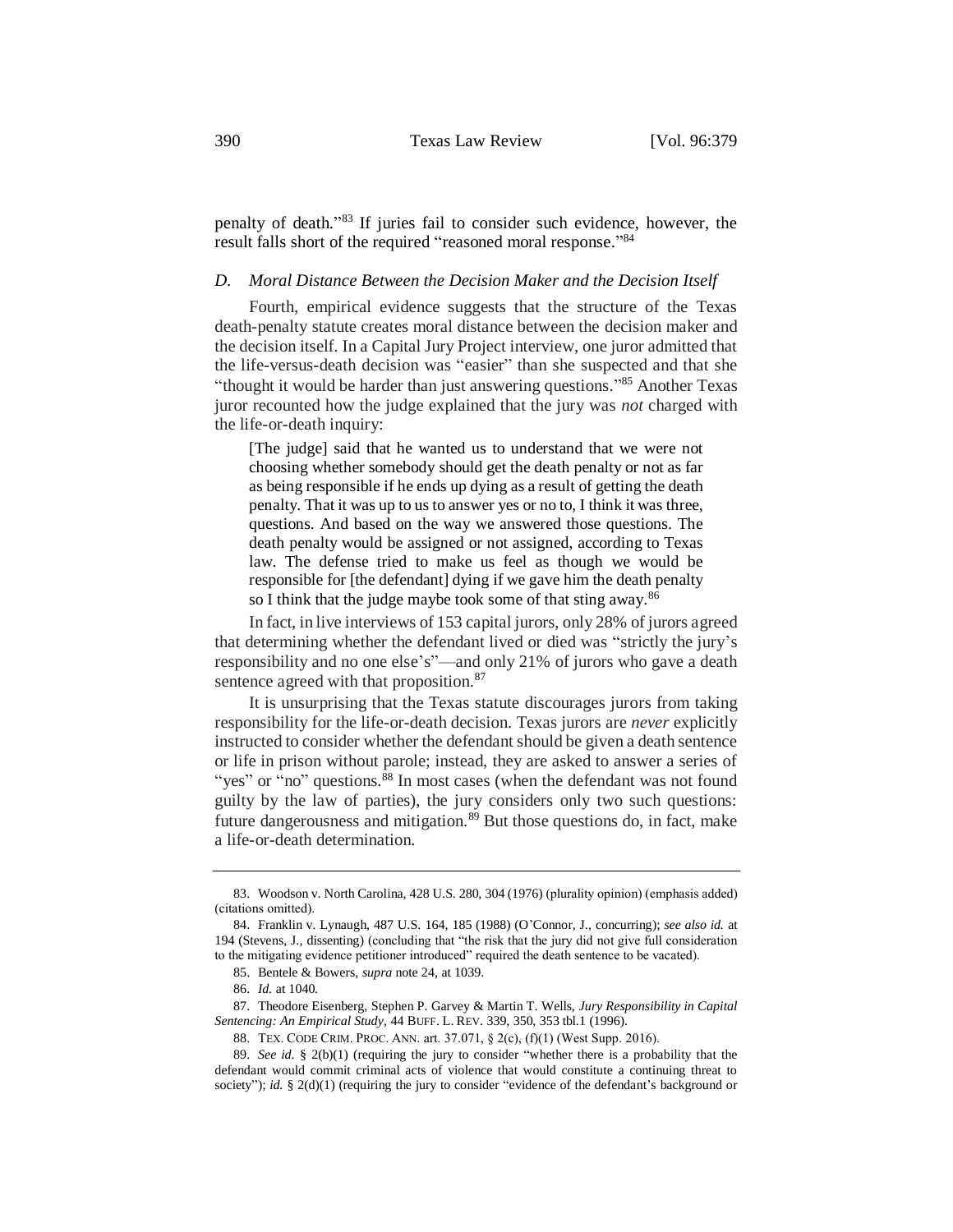The Supreme Court has mandated that jurors must be able express their "reasoned moral response"<sup>90</sup> to the evidence. But if jurors do not feel responsible for the life-or-death decision, the question arises: are their yesor-no answers truly indicative of a "reasoned moral response"?

### III. How the Framing of the Texas Statute Affects Juror Decision Making

Several theories have been advanced to explain the foregoing empirical capital-jury findings. These include the Story Model, $91$  the groupthink model,  $92$  and agentic shift.  $93$  Moreover, scholars have repeatedly noted the tendency of jurors to vastly underestimate the time a defendant sentenced to life in prison will actually serve in prison.<sup>94</sup> Such misperceptions undoubtedly contribute to a greater likelihood that a jury will return a death sentence.

But this Note advances an additional consideration that may increase the likelihood of a death sentence: the structure of the Texas statute itself. Specifically, the format and language of the Texas statute invokes two cognitive heuristics—the representativeness heuristic and the anchoring-andadjustment heuristic—that arguably increase the likelihood that any given jury will return a death sentence.

#### *A. Representativeness Heuristic*

One plausible explanation for why jurors assume that death is default<sup>95</sup> and inaccurately predict future dangerousness<sup>96</sup> is the Texas statute's tendency to play into the representativeness heuristic. The representativeness heuristic, first articulated by Amos Tversky and Daniel Kahneman, centers upon the question: "What is the probability that object A belongs to class

character or the circumstances of the offense that militates for or mitigates against the imposition of the death penalty"); *id.* § 2(f)(4) (requiring the jury to "consider mitigating evidence to be evidence that a juror might regard as reducing the defendant's moral blameworthiness").

<sup>90.</sup> Franklin v. Lynaugh, 487 U.S. 164, 184–85 (1988) (O'Connor, J., concurring).

<sup>91.</sup> REID HASTIE, STEVEN D. PENROD & NANCY PENNINGTON, INSIDE THE JURY 22–23 (2d prtg. 2004) ("The Story Model provides a complete psychological account of cognitive processing in juror decision making, and it receives support from jury research, political science analysis, jurors' accounts of their experiences during trials, and other work.").

<sup>92.</sup> *See* Bentele & Bowers, *supra* note 24, at 1056 ("Irving Janis's 'groupthink' model of group decision making helps to account for the reluctance of jurors to switch gears when they move from the guilt to the penalty phase of the trial—to explain why jurors become fixated on guilt and aggravation while paying little attention to mitigation.").

<sup>93.</sup> *Id.* at 1058–59 ("A juror making a life or death sentencing decision is in the kind of situation that might well be expected to induce an agentic shift.").

<sup>94.</sup> *See, e.g.*, William J. Bowers & Benjamin D. Steiner, *Death by Default: An Empirical Demonstration of False and Forced Choices in Capital Sentencing*, 77 TEXAS L. REV. 605, 670 (1999) ("In every state examined here, capital jurors vastly underestimate the time that convicted first-degree murderers not given the death penalty will stay in prison.").

<sup>95.</sup> *See supra* subpart II(B).

<sup>96.</sup> *See supra* subpart II(A).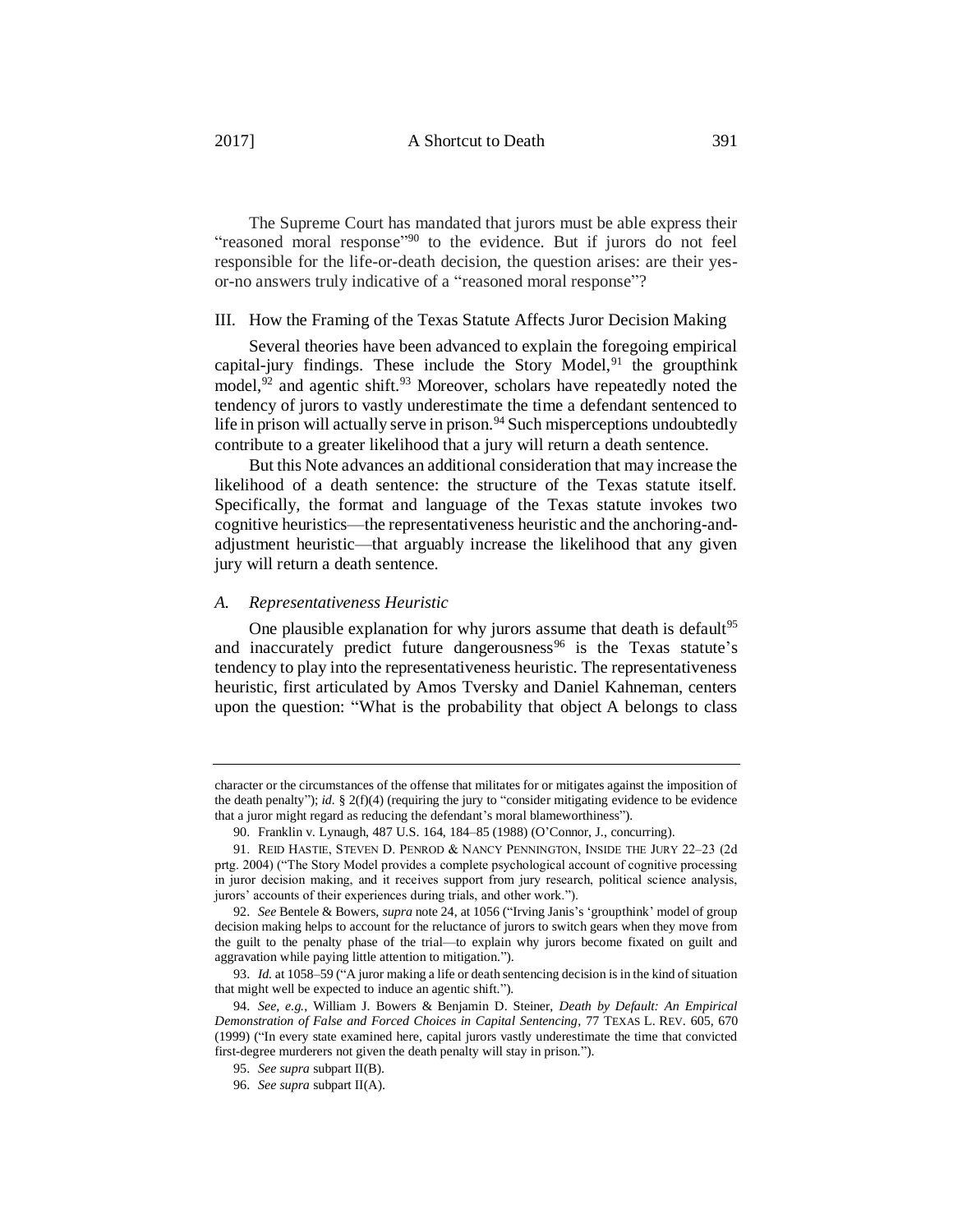<span id="page-13-0"></span>B?"<sup>97</sup> When individuals rely on the representativeness heuristic, they assess the degree to which object A is "representative of, or similar to, the stereotype of a" member of class B.<sup>98</sup> Tversky and Kahneman provide the following example:

"Steve is very shy and withdrawn, invariably helpful, but with little interest in people, or in the world of reality. A meek and tidy soul, he has a need for order and structure, and a passion for detail." How do people assess the probability that Steve is engaged in a particular occupation from a list of possibilities (for example, farmer, salesman, airline pilot, librarian, or physician)? How do people order these occupations from most to least likely? In the representativeness heuristic, the probability that Steve is a librarian, for example, is assessed by the degree to which he is representative of, or similar to, the stereotype of a librarian.<sup>99</sup>

This method of categorizing objects—or, in this case, people—"leads to serious errors, because similarity, or representativeness, is not influenced by several factors that should affect judgments of probability."<sup>100</sup> These factors include insensitivity to the prior probability of outcomes, sample size, and predictability, as well as the illusion of validity and misconceptions of regression.<sup>101</sup> Moreover, relying on representativeness is problematic because "humans simply cannot assign optimal weights to variables, and they are not consistent in applying their own weights."<sup>102</sup>

As a result, many have warned against overreliance on expert testimony—specifically in the context of a defendant's dangerousness—due to the distorting effects of heuristics.<sup>103</sup> The representativeness bias in particular "causes the clinicians to compare the individuals they are assessing for dangerousness with their stereotypical conceptualization of a dangerous individual and construct a prediction on the basis of similarity." <sup>104</sup> But unfortunately, these stereotypes "are likely to be inaccurate and contain many attributes that are not linked to future violence," and thus clinicians'

103. *See, e.g.*, GARY B. MELTON, JOHN PETRILA, NORMAN G. POYTHRESS & CHRISTOPHER SLOBGIN, PSYCHOLOGICAL EVALUATIONS FOR THE COURTS: A HANDBOOK FOR MENTAL HEALTH PROFESSIONALS AND LAWYERS 301 (3d ed. 2007) (arguing that "[c]linicians' judgments may also be affected by cognitive heuristics that influence the selection and weighting given to particular predictor variables").

104. Daniel A. Krauss & Bruce D. Sales, *The Effects of Clinical and Scientific Expert Testimony on Juror Decision Making in Capital Sentencing*, 7 PSYCHOL., PUB. POL'Y & L. 267, 280 (2001).

<sup>97.</sup> Amos Tversky & Daniel Kahneman, *Judgment Under Uncertainty: Heuristics and Biases*, 185 SCI. 1124, 1124 (1974).

<sup>98.</sup> *Id.*

<sup>99.</sup> *Id.*

<sup>100.</sup> *Id.*

<sup>101.</sup> *Id.* at 1124–26.

<sup>102.</sup> William M. Grove & Paul E. Meehl, *Comparative Efficiency of Informal (Subjective, Impressionistic) and Formal (Mechanical, Algorithmic) Prediction Procedures: The Clinical– Statistical Controversy*, 2 PSYCHOL., PUB. POL'Y & L. 293, 315 (1996).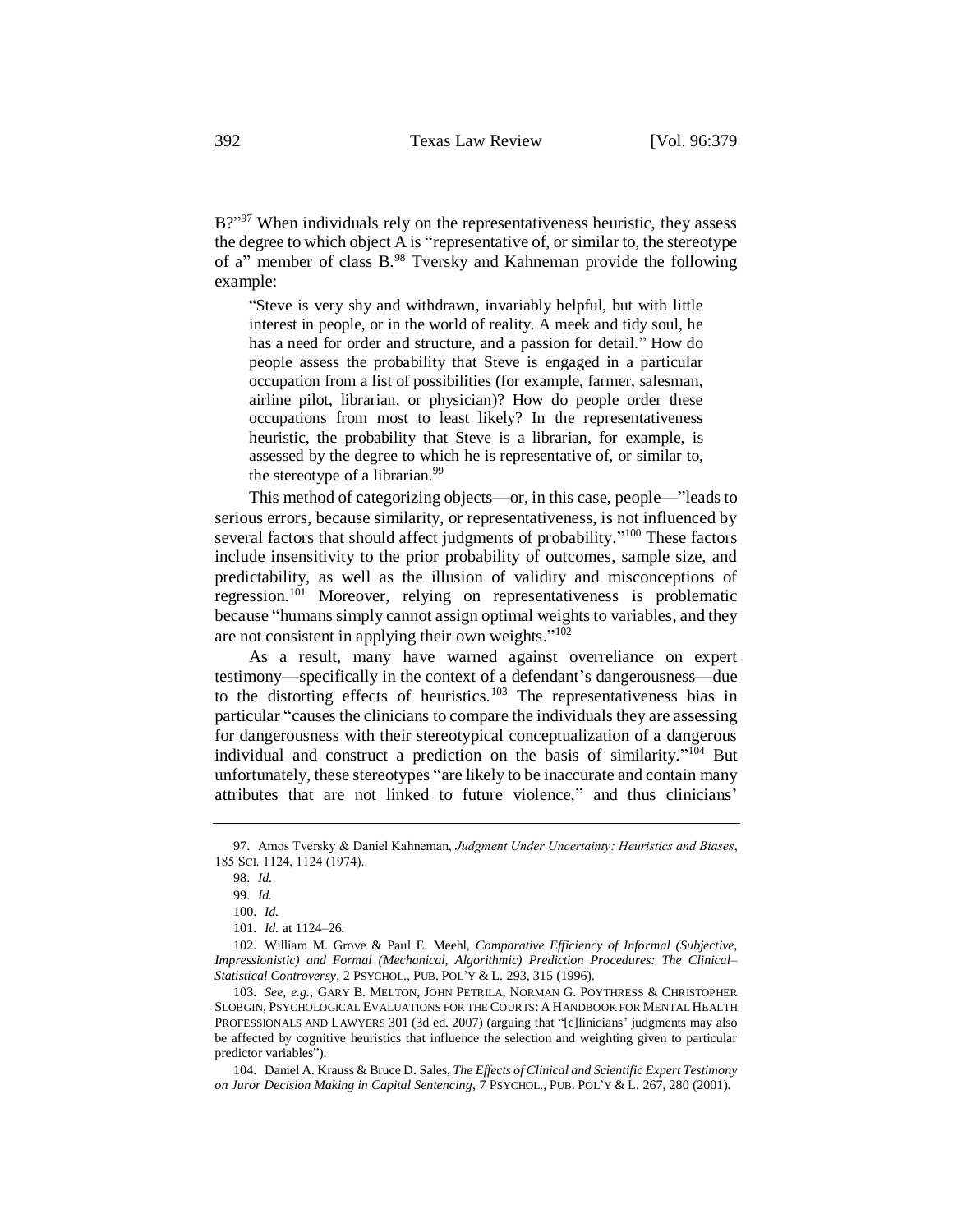<span id="page-14-0"></span>"predictions of violence are likely to be based on poor correlates of future violent behavior." <sup>105</sup> In fact, "[a] steadily growing body of peer-reviewed literature directly undercuts the legitimacy of future dangerousness diagnoses" <sup>106</sup>—so much so that the American Psychiatric Association has asserted that "[p]sychiatrists should not be permitted to offer a prediction concerning the long-term future dangerousness of a defendant in a capital case."<sup>107</sup> Despite these warnings, "Texas routinely allows such testimony."<sup>108</sup>

Although prior research has centered upon clinical assessments of future dangerousness, there is no reason to believe that jurors do not fall prey to the same cognitive shortcuts as clinicians. In fact, the structure of Texas capital proceedings tees up juries to focus on a representativeness question: that is, "whether there is a probability that the defendant would commit criminal acts of violence that would constitute a continuing threat to society."<sup>109</sup> The capital-sentencing jury is the same trial jury that found the defendant guilty of capital murder—often immediately beforehand.<sup>110</sup> Then, the Texas scheme requires the same jury to consider the future dangerousness of the convicted defendant, the primary consideration in the capital-sentencing determination.<sup>111</sup> Unsurprisingly, given that the Texas statute focuses on "whether there is a probability that the defendant would commit criminal acts of violence that would constitute a continuing threat to society,"<sup>112</sup> many jurors continue to dwell on guilt.<sup>113</sup> The Texas statute merely underscores this preoccupation with death by *requiring* jurors to focus on the futuredangerousness inquiry, a concept intertwined with the guilt determination.<sup>114</sup> In fact, findings from the Capital Jury Project suggest that many jurors begin "taking a stand on what the defendant's punishment should be well before they [are] exposed to the statutory guidelines for making this decision"—an almost predictable result.<sup>115</sup>

In effect, the Texas scheme requires jurors to ask whether object A—a defendant who the same jury convicted of capital murder—belongs in class B—a class of defendants that "would commit criminal acts of violence." The likelihood that such a defendant would be incongruent with

<sup>105.</sup> *Id.*

<sup>106.</sup> Meghan Shapiro, *An Overdose of Dangerousness: How "Future Dangerousness" Catches the Least Culpable Capital Defendants and Undermines the Rationale for the Executions It Supports*, 35 AM. J. CRIM. L. 145, 160–61 (2008).

<sup>107.</sup> Amicus Brief of American Psychiatric Ass'n for Petitioner at \*3, Barefoot v. Estelle, 463 U.S. 880 (1983) (No. 82-6080).

<sup>108.</sup> Shapiro, *supra* note [106,](#page-14-0) at 160 n.64.

<sup>109.</sup> TEX. CODE CRIM. PROC. ANN. art. 37.071, § 2(b)(1) (West Supp. 2016).

<sup>110.</sup> *Id.* § 2(a)(1).

<sup>111.</sup> *Id.* § 2(b)(1).

<sup>112.</sup> *Id.*

<sup>113.</sup> Bentele & Bowers, *supra* note 24, at 1021.

<sup>114.</sup> *Id.*

<sup>115.</sup> Bowers, *supra* note 54, at 221.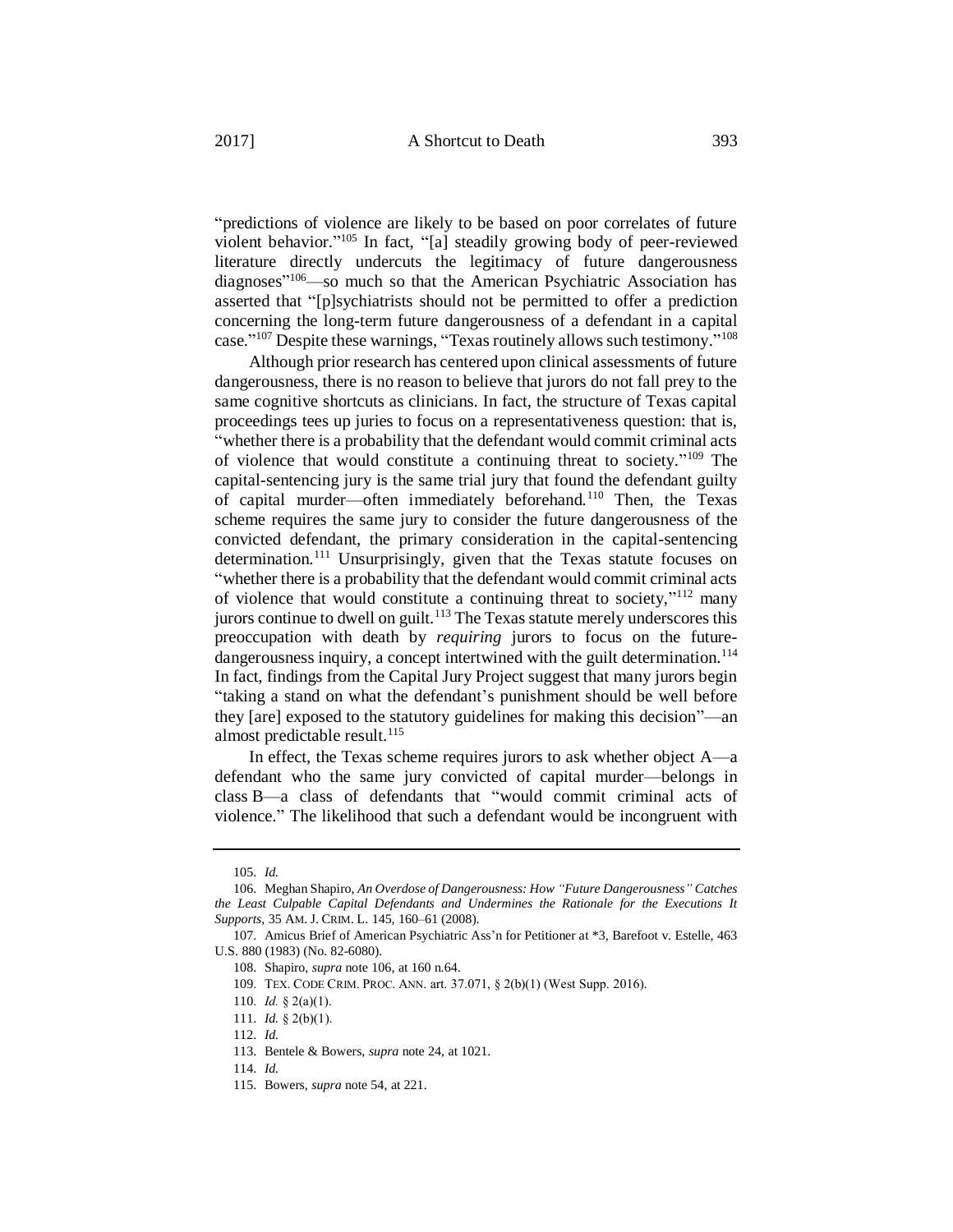the jurors' stereotypes of those who "would commit criminal acts of violence" is slim, and we see the result of that inquiry in jury verdicts themselves.<sup>116</sup>

## *B. Anchoring & Adjustment Heuristic*

A second cognitive shortcut that affects jurors' assessment of a defendant's future dangerousness is the anchoring-and-adjustment heuristic. This heuristic, also articulated by Tversky and Kahneman, relies on the hypothesis that "people make estimates by starting from an initial value that is adjusted to yield the final answer." <sup>117</sup> Typically, this heuristic is triggered when a numeric value is in play; the initial value, known as the anchor, is a number that is adjusted upward or downward based on a set of variables.<sup>118</sup> For example, Judge Mark Bennett has argued that, despite the advisory nature of the Federal Sentencing Guidelines, the Guidelines create a numeric anchor that subconsciously affects judicial sentencing.<sup>119</sup>

But new evidence suggests that the anchoring-and-adjustment heuristic can be triggered by phenomena other than numeric figures, specifically by the order and format in which information is presented. Research suggests that the initial information presented can create a sort of "anchor" that constrains individuals' adjustments in response.<sup>120</sup> For example, some researchers have shown that the order in which information is presented on an exam affects students' evaluation of their own performance.<sup>121</sup> The initial questions presented create a sort of anchor, and the students adjust their perception of performance based on that anchor.<sup>122</sup> If information is presented in a different order, then a different self-evaluation results.<sup>123</sup> This phenomenon is known as belief persistence.<sup>124</sup>

<sup>116.</sup> *See supra* notes 54–55 and accompanying text.

<sup>117.</sup> Tversky & Kahneman, *supra* note [97,](#page-13-0) at 1128.

<sup>118.</sup> *See id.* ("The initial value, or starting point, may be suggested by the formulation of the problem, or it may be the result of a partial computation. . . . [D]ifferent starting points yield different estimates, which are biased toward the initial values. We call this phenomenon anchoring.").

<sup>119.</sup> Mark W. Bennett, *Confronting Cognitive "Anchoring Effect" and "Blind Spot" Biases in Federal Sentencing: A Modest Solution for Reforming a Fundamental Flaw*, 104 J. CRIM. L. & CRIMINOLOGY 489, 491 (2014).

<sup>120.</sup> *See, e.g.*, Yana Weinstein & Henry L. Roediger III, *The Effect of Question Order on Evaluations of Test Performance: How Does This Bias Evolve?*, 40 MEMORY & COGNITION 727, 728 (2012) ("One possibility is that the difficulty of the questions at the beginning of a test sets an anchor that constrains participants in their evaluations of performance throughout the remainder of the test.").

<sup>121.</sup> *Id.* at 727–28.

<sup>122.</sup> *Id.*

<sup>123.</sup> *Id.*

<sup>124.</sup> Lee Ross & Craig A. Anderson, *Shortcomings in the Attribution Process: On the Origins and Maintenance of Erroneous Social Assessments*, *in* JUDGMENT UNDER UNCERTAINTY: HEURISTICS AND BIASES 144 (D. Kahneman, P. Slovic & A. Tversky eds., 1982).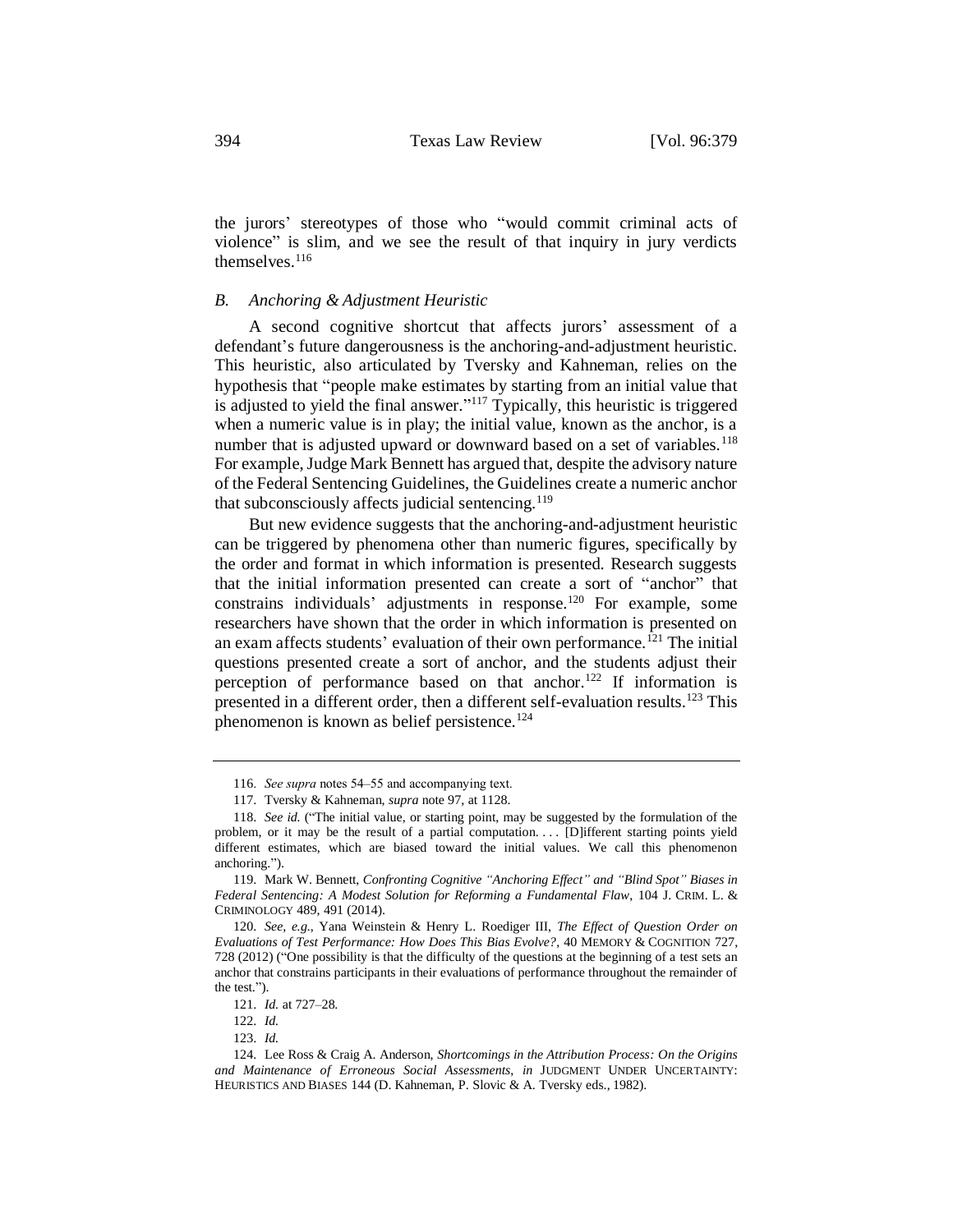In the legal context, scholars have argued that the anchoring-andadjustment heuristic plays a role in plea-bargaining discussions,  $^{125}$  damage calculations,<sup>126</sup> and divorce negotiations.<sup>127</sup> In the criminal context, researchers have used the anchoring-and-adjustment heuristic and belief persistence to explain varied outcomes in analyzing offender profiles.<sup>128</sup> In particular, in a study identifying the decision-making mechanisms employed by participants analyzing offender profiles, participants were first presented

with either a description of the suspect or a description of the stereotypical profile of an offender.<sup>129</sup> The order of information presented impacted the participant's likelihood of a guilt determination, which the researchers attributed in part to a confirmation bias.<sup>130</sup>

Reliance on an anchor, however, can be problematic in decision making. First, the selection of the anchor is often biased and self-serving.<sup>131</sup> Second, anchoring "depends not so much on relevance as on recency," and "[e]xperiment subjects are most influenced by information that they receive just before they make judgments, even if that information is obviously useless."<sup>132</sup> Third, and perhaps most importantly, "people usually do not adjust away from their anchors enough," leading to skewed decision making.<sup>133</sup>

The structure of the Texas statute, however, encourages reliance on an anchor—namely, the anchor of future dangerousness. The Texas capitalsentencing jury instruction is presented as a series of questions to which the jury must answer "yes" or "no."<sup>134</sup> The future-dangerousness inquiry is often

<sup>125.</sup> *See* Stephanie Bibas, *Plea Bargaining Outside the Shadow of the Trial*, 117 HARV. L.REV. 2463, 2515–17 (2004) ("Anchoring also helps to explain the course of negotiation. Bargainers who lack inside information about an opponent's payoff matrix are more influenced by the opponent's initial offer than by later concessions."). *See generally* Colin Miller, *Anchors Away: Why the Anchoring Effect Suggests that Judges Should Be Able to Participate in Plea Discussions*, 54 B.C. L. REV. 1667 (2013) (noting that "[i]n the majority of [plea bargains], the prosecutor makes the initial plea offer, which is typically high" and proposing that judges be involved in plea discussions to reduce this anchoring effect).

<sup>126.</sup> *See* Jeffrey J. Rachlinski, Andrew J. Wistrich & Chris Guthrie, *Can Judges Make Reliable Numeric Judgments? Distorted Damages and Skewed Sentences*, 90 IND. L.J. 695, 706 (2015) ("Anchoring can influence a wide variety of judgments in legal contexts, especially civil damage awards and criminal sentences.").

<sup>127.</sup> Tess Wilkinson-Ryan & Deborah Small, *Negotiating Divorce: Gender and the Behavioral Dynamics of Divorce Bargaining*, 26 LAW & INEQ. 109, 127 (2008).

<sup>128.</sup> Benjamin C. Marshall & Lawrence J. Alison, *Stereotyping, Congruence and Presentation Order: Interpretive Biases in Utilizing Offender Profiles*, 13 PSYCHOL., CRIME & L. 285, 285–87 (2007).

<sup>129.</sup> *Id.* at 288–91.

<sup>130.</sup> *Id.* at 291, 296–97.

<sup>131.</sup> *See* Bibas, *supra* note 125, at 2516 ("Because assessments of fairness are self-serving, each side may choose a different anchor.").

<sup>132.</sup> *Id.*

<sup>133.</sup> *Id.*

<sup>134.</sup> TEX. CODE CRIM. PROC. ANN. art. 37.071, § 2(f)(1) (West Supp. 2016).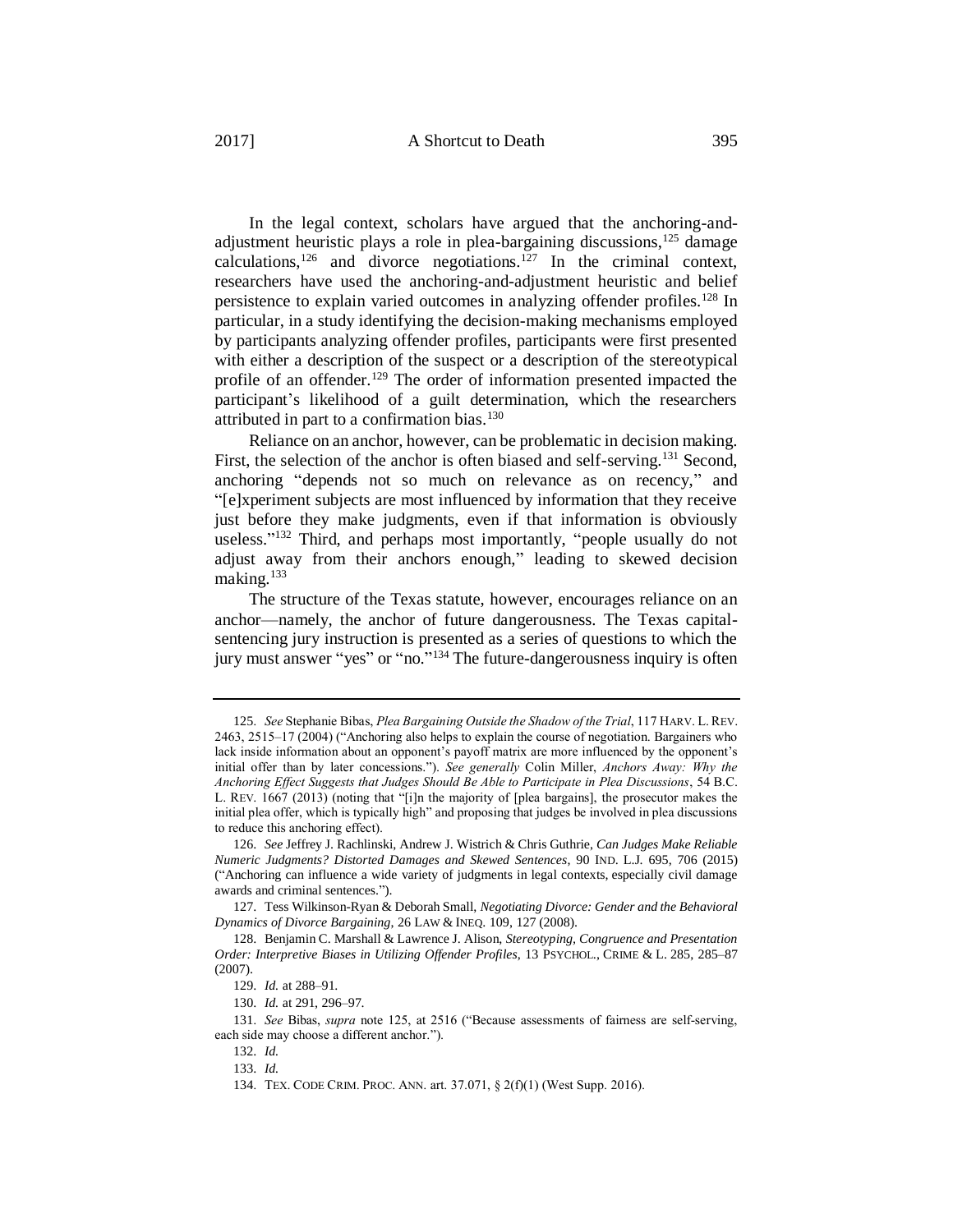the only aggravating Special Issue presented to a Texas capital-sentencing jury.<sup>135</sup> For example, a Texas capital-sentencing jury is often instructed:

You are instructed that a sentence of imprisonment in the Institutional Division of the Texas Department of Criminal Justice for life imprisonment without parole, or a sentence of death is mandatory upon conviction of capital murder. In order for the Court to assess the proper punishment, certain special issues are submitted to you. . . .

#### SPECIAL ISSUE NUMBER 1:

Do you find from the evidence beyond a reasonable doubt that there is a probability that the Defendant would commit criminal acts of violence that would constitute a continuing threat to society? ANSWER "YES" OR "NO" in the space provided. . . .

#### SPECIAL ISSUE NUMBER 3:

Taking into consideration all of the evidence, including the circumstances of the offense, the Defendant's character and background, and the personal moral culpability of the Defendant, do you find from the evidence that there is a sufficient mitigating circumstance or circumstances to warrant that a sentence of life imprisonment without parole rather than a death sentence be imposed? ANSWER "YES" OR "NO" in the space provided.<sup>136</sup>

Given the structure of the Texas statute and jury instructions, it is not surprising that jurors view their role as "just answering questions."<sup>137</sup> But more importantly, the framing of the statute creates a future-dangerousness anchor, leading to deliberations that are tied to future dangerousness—and future dangerousness only.

The statute creates this effect not only by placing future dangerousness first, as an anchor, but also by giving jurors a specific concept (i.e., future dangerousness) to reference in deliberations. The mitigation question, however, is much more open-ended. Such an amorphous instruction, especially given jurors' misunderstanding of the term mitigation,<sup>138</sup> does not give jurors a second anchor from which to adjust. "Due to the statute's focus on the defendant's future dangerousness and the ambiguity of the mitigation instruction, legal actors"—that is, prosecutors—"are able to dismantle and

<sup>135</sup>*. See id.* § 2(b) (listing only two aggravating Special Issues, one of which is only presented to the jury when "the jury charge at the guilt or innocence stage permitted the jury to find the defendant guilty as a party"). When a jury was permitted to find the defendant guilty as a party, then the jury is also asked to consider "whether the defendant actually caused the death of the deceased or did not actually cause the death of the deceased but intended to kill the deceased or another or anticipated that a human life would be taken." *Id.*

<sup>136.</sup> Court's Charge on Punishment at 2–3, State v. Storey, No. 1042204D, 2008 WL 8185556 (Crim. Dist. Ct. 3, Tarrant County, Tex. Sept. 15, 2008), 2008 WL 8188280, at \*1–2 (providing typical capital-sentencing jury instructions).

<sup>137.</sup> *See supra* note[s 85–](#page-11-0)[86](#page-11-1) and accompanying text.

<sup>138.</sup> Haney, *supra* not[e 76,](#page-10-0) at 1229.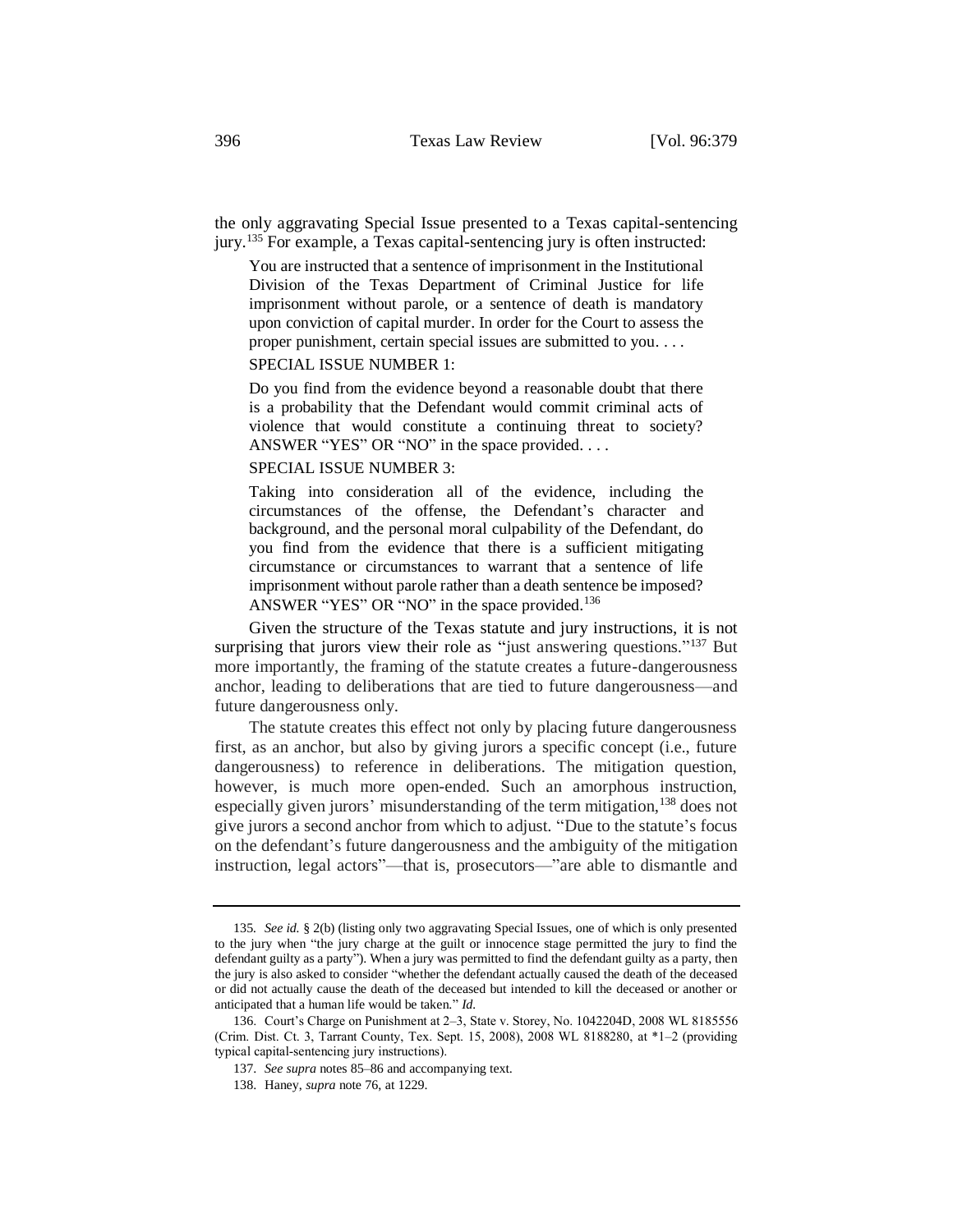reframe the sentencing scheme in a way which advances the dismissal of much mitigating evidence."<sup>139</sup> Thus, jurors are anchored to the futuredangerousness question—a consideration prescribed by the law—and left to adjust for open-ended mitigation factors on their own.

This anchoring phenomenon helps explain several of the empirical findings regarding capital juries. First, anchoring to the future dangerousness helps explain juries' inaccurate predictions of defendants' future dangerousness.<sup>140</sup> Certainly, if clinicians are prone to inaccurate predictions because of this heuristic, capital jurors are as well. Second, the anchoring effect helps explain jurors' tendency to ignore mitigation evidence.<sup>141</sup> Because the future-dangerousness question is both first and specific, jurors anchor their discussions to that question—and largely ignore mitigation. Finally, the tendency of jurors to cling to the series of yes-or-no questions as a sort of checklist creates moral distance between the decision and the decision makers. This helps explain why juries may not feel responsible for the death sentence at all. $142$ 

## Conclusion

The current Texas death-penalty scheme is problematic—based on a hastily adopted statute that harmfully plays on jurors' cognitive heuristics. And even in a time of dwindling death sentences, this problem should be corrected. When so few offenders are sentenced to the ultimate penalty, they should not be sentenced based on a statute that clouds the ability of jurors to express their reasoned moral response.

But what can be done to correct the problems caused by the Texas statute? Texas could proceed in one of two ways. First, Texas could simply abandon the future-dangerousness, Special Issue framework and revert to the country's mean. After all, Texas is one of only two states (joined by Oregon) that centers the inquiry on the future-dangerousness question.<sup>143</sup> Second, and perhaps more effectively, given the argument advanced in Part III, Texas could alter the Special Issue framework. Instead of anchoring the jury's

<sup>139.</sup> Vartkessian, *supra* note 27, at 240.

<sup>140.</sup> *See supra* subpart II(A).

<sup>141.</sup> *See supra* subpart II(C).

<sup>142.</sup> *See supra* subpart II(D).

<sup>143.</sup> Williams W. Berry III, *Ending Death by Dangerousness: A Path to the De Facto Abolition of the Death Penalty*, 52 ARIZ. L. REV. 889, 894 (2010). In fact, other states do not even embrace the Special Issues framework, instead focusing on enumerated mitigating factors—and thus requiring the jury to engage with the moral culpability of the defendant. *See, e.g.*, J. Michael Brown, *Eighth Amendment—Capital Sentencing Instructions*, 84 J. CRIM. L. & CRIMINOLOGY 854, 872 (1994) ("In thirty of the thirty-six states that provide for the death penalty, the legislature has adopted a sentencing statute that enumerates certain mitigating circumstances which the sentencer must consider in making its determination. While the states vary greatly on the type of mitigating circumstances deemed important, each of the thirty state statutes requires the sentencer to consider the moral culpability of the defendant.").